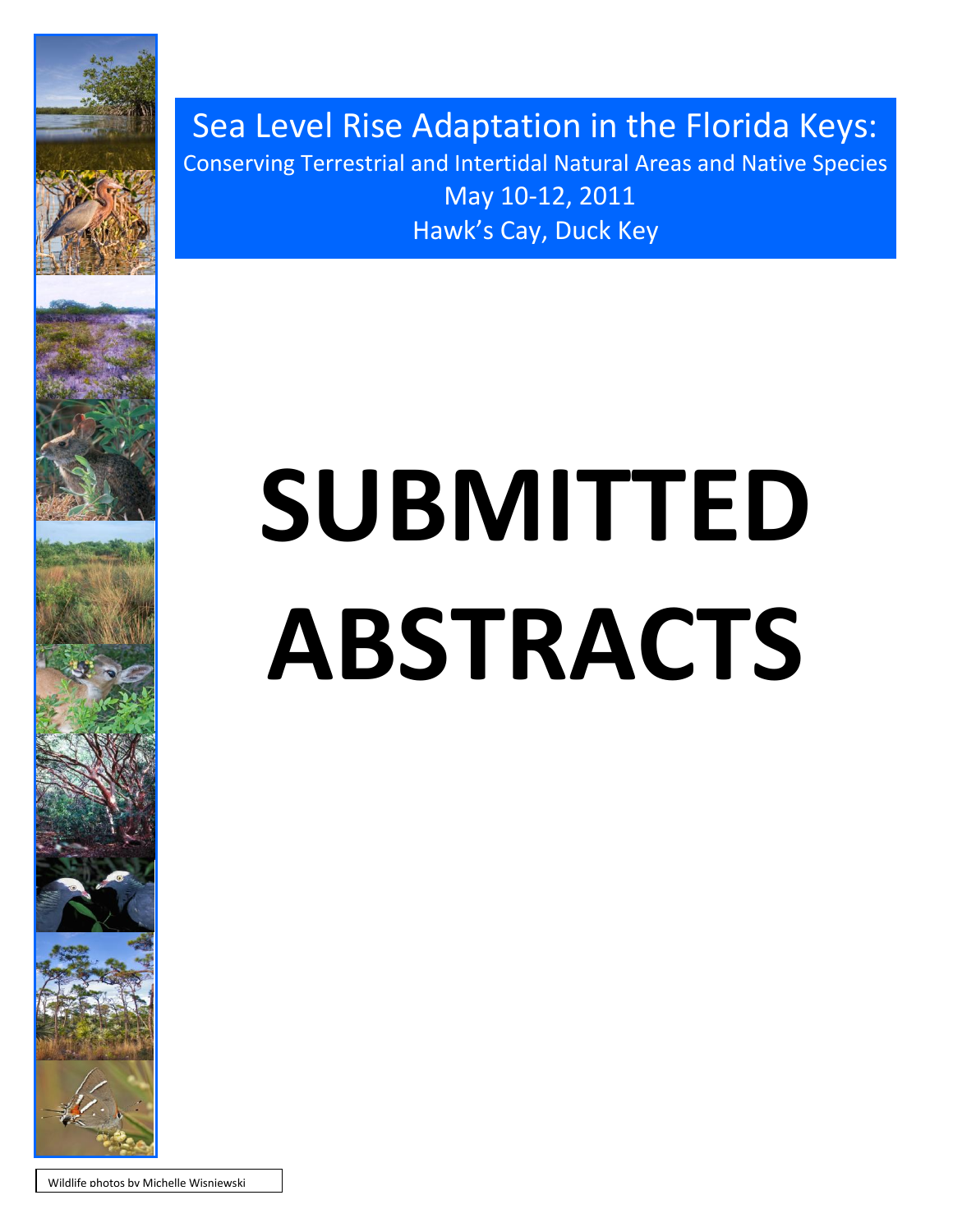## **POSTER: [Environmental Constraints on Establishment and Growth of Black Mangrove](Poster%20PDFs/Alleman%20Black%20Mangrove%20Restoration%20Template%5b1%5d.pdf)**

Lauren K. Alleman\*and Mark W. Hester (\*Alleman is tentative presenter) Coastal Plant Ecology Laboratory, Department of Biology, University of Louisiana, Lafayette, Louisiana, USA, [mhester@louisiana.edu](mailto:mhester@louisiana.edu)

Black mangrove (*Avicennia germinans*) is an integral component of mangrove communities in the Florida Keys. Hydrogeomorphic setting is an important modulator of wetland plant species zonation that will be strongly influenced by sea-level rise. The response of mangrove communities to sea-level rise scenarios needs to be more fully understood, especially in terms of potential constraints on upslope migration.. We conducted a series of manipulative experiments in conjunction with a field survey to increase our understanding of constraints on black mangrove establishment and sustainability in Louisiana; however, our findings have applicability to other portions of the black mangrove"s range. To more clearly define the environmental conditions in which black mangrove can successfully establish and grow, we determined the responses of different age classes of black mangrove seedlings to the following environmental factors: water level, salinity level, and rapid sand burial. These data were supplemented with field surveys of marsh surface elevation associated with the presence of adult mangroves, seedlings, and recently established propagules. Seedling growth response displayed non-linear trends to changes in water level, salinity level, and sand burial with optimal responses occurring as follows: marsh surface elevations of 15 to 30 cm above mean water level, 24 to 48 ppt salinity, and 0 to 10 cm of sand burial. The field survey revealed that mangroves (both adults and seedlings) occurred at a mean height of 8 cm above mean water level that corresponded with a mean flooding frequency of 26%, although many mangroves occurred at elevations of 10-25 cm above mean water level. These findings provide an increased understanding of the fundamental niche space of black mangrove that can be utilized to inform management planning on response to sea-level rise, potential constraints on upslope migration, and longterm sustainability.

#### **Big Pine Key, Florida: Sea Level Rise Scenarios**

#### Chris Bergh, The Nature Conservancy, [cbergh@tnc.org](mailto:cbergh@tnc.org)

Sea level rise is one of the more predictable and most profound consequences of climate change. In the next one to three centuries, sea level rise is likely to undo most, if not all, that has been done over the past century to protect the terrestrial plants, animals and natural communities of the Florida Keys. In 2007 The Nature Conservancy acquired high resolution Digital Elevation Models derived from airborne Light Detection and Ranging (LIDAR) data for Big Pine Key. Future shoreline locations and distribution of major habitats of Big Pine Key in the year 2100 were estimated using sea level rise scenarios described in the scientific literature. In every scenario the island becomes smaller and marine and intertidal habitat moves upslope at the expense of upland habitat. In the best case scenario, 18 cm (7 in) of sea level rise, 1,840 acres (34%) of Big Pine Key are inundated resulting in the loss of 11% of the island"s upland habitat. Three other scenarios are modeled for Big Pine Key. With are rise of 140 cm (4.6 ft), the highest modeled rise, about 5,950 acres (96%) of the island would be inundated with all upland habitat lost. Now is the time for a coordinated effort to identify the long-term impacts of sea level rise on the Florida Keys and to begin taking near-term steps to minimize the negative consequences of those impacts. Mitigation of the root causes of sea level rise must be paired with carefully planned and implemented local strategies to help terrestrial natural areas and native species resist and ultimately adapt to inevitable change. Any such strategies must take into account the fact that Florida Keys residents and the government institutions that serve them will also need to resist and adapt to sea level rise.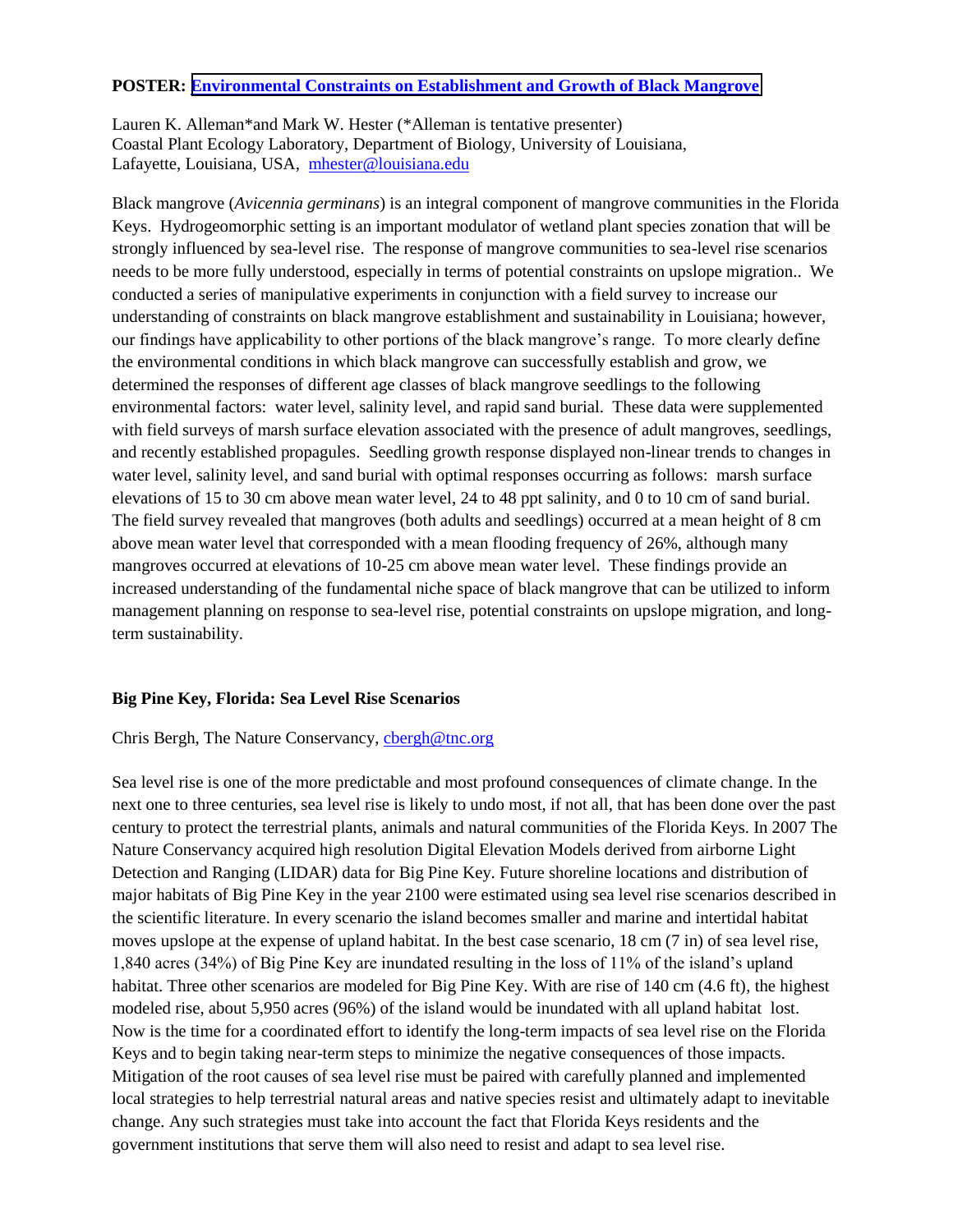## **Potential Impacts of the Indo-Pacific Lionfish (***P. volitans* **and** *P. miles***) on Fish Assemblages in Near Shore Benthic Habitats of the Florida Keys**

#### Nicholas A. Bernal, University of Miami, Department of Biology, [nbernal@bio.miami.edu](mailto:nbernal@bio.miami.edu)

Since the first recorded Tropical Western Atlantic sightings of the Indo-Pacific Lionfish (*P. volitans* and *P. miles*) in the 1990s, this mid-level predator has become a common component of shallow-water fish assemblages from mangrove creeks to seagrass beds and coral reefs throughout the Caribbean. Although the origins of this cryptic invasion are unknown, the recent success of lionfish, specifically in near shore habitats, has been documented through increasing abundance in the Florida Keys since the first invasion in January 2009. Coupled with the looming threat of sea level rise, this invasive species poses one of the greatest challenges to maintaining the long term biodiversity in critical near shore habitats, many of which serve as essential fish nursery habitat for commercially viable species. Although the long term impact of lionfish on near shore fish assemblages in the Keys is unknown, better understanding of how sea level rise may alter these threatened habitats is critical in the development of an invasive species management plan. This comparative study examines data from The Bahamas, where a lionfish invasion has already impacted fish communities in varying near shore habitats, and models some potential impacts that a similar invasion may have on the near shore benthic habitats of the Florida Keys. By comparing this analysis to the latest scientific models predicting sea level rise throughout the Keys, it is possible to identify the most threatened near shore habitats where both factors may severely alter native fish assemblages in the near future. With little options for mitigating future impacts of sea level rise, this data may be useful for fisheries managers who can implement best practices to regulate lionfish populations in vulnerable habitats.

## **GIS Based Methodology for the Evaluation and Identification of Transportation Infrastructure Vulnerability to Sea Level Rise**

#### Leonard Berry, Jarice Rodriguez, Frederick Bloetscher, Florida Atlantic University, [berry@fau.edu](mailto:berry@fau.edu)

The low-lying topography of regions in Florida makes the transportation in those regions vulnerable to sea level rise (SLR) and other climatic changes. Sea level rise could significantly impact transportation infrastructure through flooding and reducing the effectiveness of flood control and storm water drainage systems, some of these effects are already occurring. Transportation infrastructure not directly impacted could experience traffic operation, safety and management problems. Therefore SLR could cause a sequence of effects that would impact the entire state's transportation network. The vulnerability of physical transportation infrastructure will require the development of new design criteria and standards for more resistant and adaptive facilities and systems. Consequently, current transportation planning will need to incorporate potential impacts of SLR and associated storm surge, on the design, construction, operation, and maintenance of transportation infrastructure.

The purpose of this research is to provide a methodology for assessing and mitigating the impacts of SLR on Florida transportation modes and infrastructure for planning purposes. Researchers in this study conducted a comprehensive literature review and analysis of SLR projections, past and current studies, models and methodologies; and developed a down-scaling process for evaluating the vulnerability of roadways for State, regional, and localized SLR projections. This approach integrates the Florida Department of Transportation (FDOT) information system with existing LiDAR and other GIS data to facilitate the identification of roadway sections that are most likely to be affected by frequent to continuous flooding due to SLR. This approach has been used to evaluate transportation in Florida Keys and identify State road sections that are potentially vulnerable to a projected 1.5 ft rise of sea level by 2060.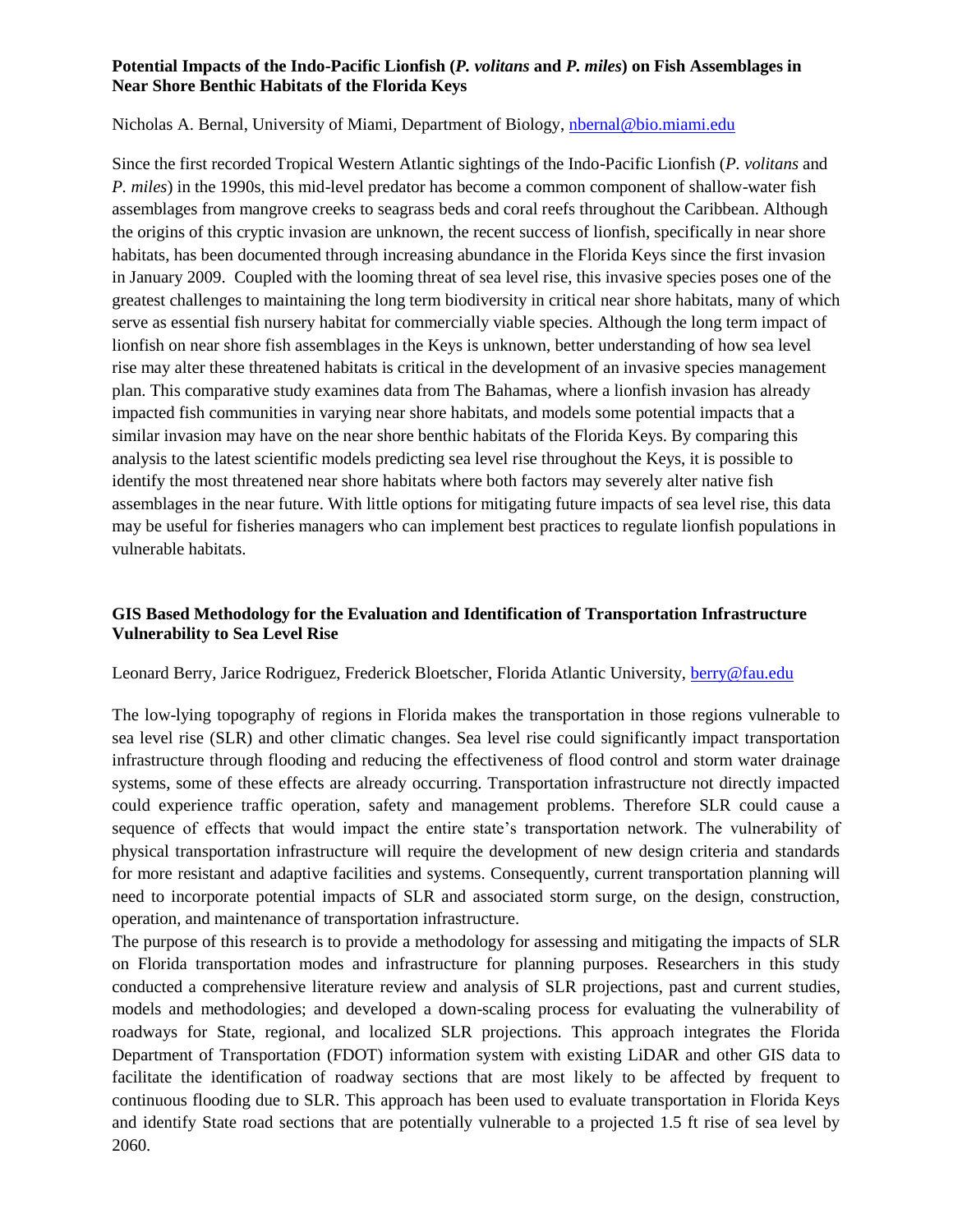## **Conservation genetics of the Sargent's Cherry Palm,** *Pseudophoenix sargentii*

Tonya D. Fotinos<sup>ab</sup>, Sandra Namoff, Carl Lewis<sup>ab</sup>, M. Patrick Griffith<sup>c</sup>, Javier Francisco-Ortega<sup>ab</sup>, Joyce Maschinski<sup>ab</sup>, Eric von Wettberg<sup>ab</sup>

<sup>a</sup>Tropical Plant Conservation, Fairchild Tropical Botanic Garden, 11935 Old Cutler Road, Coral Gables, Miami, FL 33156, U.S.A.

<sup>b</sup>Department of Biological Sciences, Florida International University, University Park, Miami, FL 33199, U.S.A.

*<sup>c</sup>Montgomery Botanical* Center, 11901 Old Cutler Road, Coral Gables, FL 33156, U.S.A.

*Pseudophoenix sargentii*, once a critically endangered palm inhabiting coastal areas of Florida and the Caribbean, has shown a marked increase since reintroductions have augmented the wild populations in the Florida Keys. The habitat of the Sargent"s cherry palm has been degraded by agricultural encroachment, grazing, over-harvesting and hurricane effects. To assess the genetic contribution of these reintroductions and to understand the current genetic structure of the species, ten microsatellites were analyzed from 124 individuals. The individuals sampled came from wild populations on Elliott Key, Long Key, and the Bahamas, as well as the Fairchild *ex situ* collection. The individuals on Elliott Key, where reintroductions had occurred, had age classes and wild vs. reintroduced individuals analyzed separately. Several populations displayed evidence of genetic drift, inbreeding and decreased gene flow with all populations displaying significant deviations from Hardy-Weinberg equilibrium. All populations displayed positive Fis values except the *ex situ* collection and the reintroduced individuals on Elliott Key. All pairwise  $F_{st}$  values were significant except comparisons between certain age classes on Elliott Key. AMOVA analysis partitioned 82.3% of the genetic variation within populations. Principal coordinate analysis based on genetic distance and Bayesian clustering analysis supported three distinct populations. The reintroductions on Elliott Key have contributed to an increase in the overall genetic diversity of the focal stand by increasing heterozygosity and lowering the inbreeding coefficient.

## **POSTER: [Feasibility of Evaluating the Impacts of Sea Level Rise on Foraging Habitats of the Little](Poster PDFs/Gawlick-Keys-SLR-BlueHeron-Habitat.pdf)  [Blue Heron in the Great White Heron National Wildlife Refuge](Poster PDFs/Gawlick-Keys-SLR-BlueHeron-Habitat.pdf)**

Dale E. Gawlik<sup>1</sup>, Zhixiao Xie<sup>2</sup> Thomas Wilmers<sup>3</sup>

<sup>1</sup> Department of Biological Sciences, Florida Atlantic University, Boca Raton, FL, USA  $^{2}$ Department of Geosciences, Florida Atlantic University, Boca Raton, FL, USA <sup>3</sup>U.S. Fish and Wildlife Service, Florida Keys National Wildlife Refuges, Big Pine Key, FL USA

Habitats in the Great White Heron National Wildlife Refuge (hereafter Refuge) sustain local avian diversity and play a large role in supporting regional or statewide populations of wading birds, many of which are in decline. A major threat to these species in the Refuge comes from likely changes in habitat as a result of sea level rise. Quantifying the degree of climate-driven habitat change for sensitive wading bird species is a precursor to long-term conservation planning, but it is fraught with difficulties. Wading birds forage heavily in the intertidal zone where estimates of future sea levels must be coupled with the predicted elevation of intertidal ground surface, which is dynamic and affected by sea levels. Here we evaluate the feasibility of predicting changes in Little Blue Heron foraging habitat as a function of sea level rise in a test area of the Refuge. We first define an envelope of Little Blue Heron foraging habitat based on water depth preferences in the Everglades and vegetation preferences from the literature. The change in foraging habitat over time will be quantified by combing sea surface elevations under several climate scenarios (including the Intergovernmental Panel on Climate Change 2001 scenarios) with estimates of intertidal ground surface elevation from the Sea Level Affecting Marshes Model (SLAMM), a widely used model for estimating the impacts of sea level rise on the Atlantic coast. Model fit will then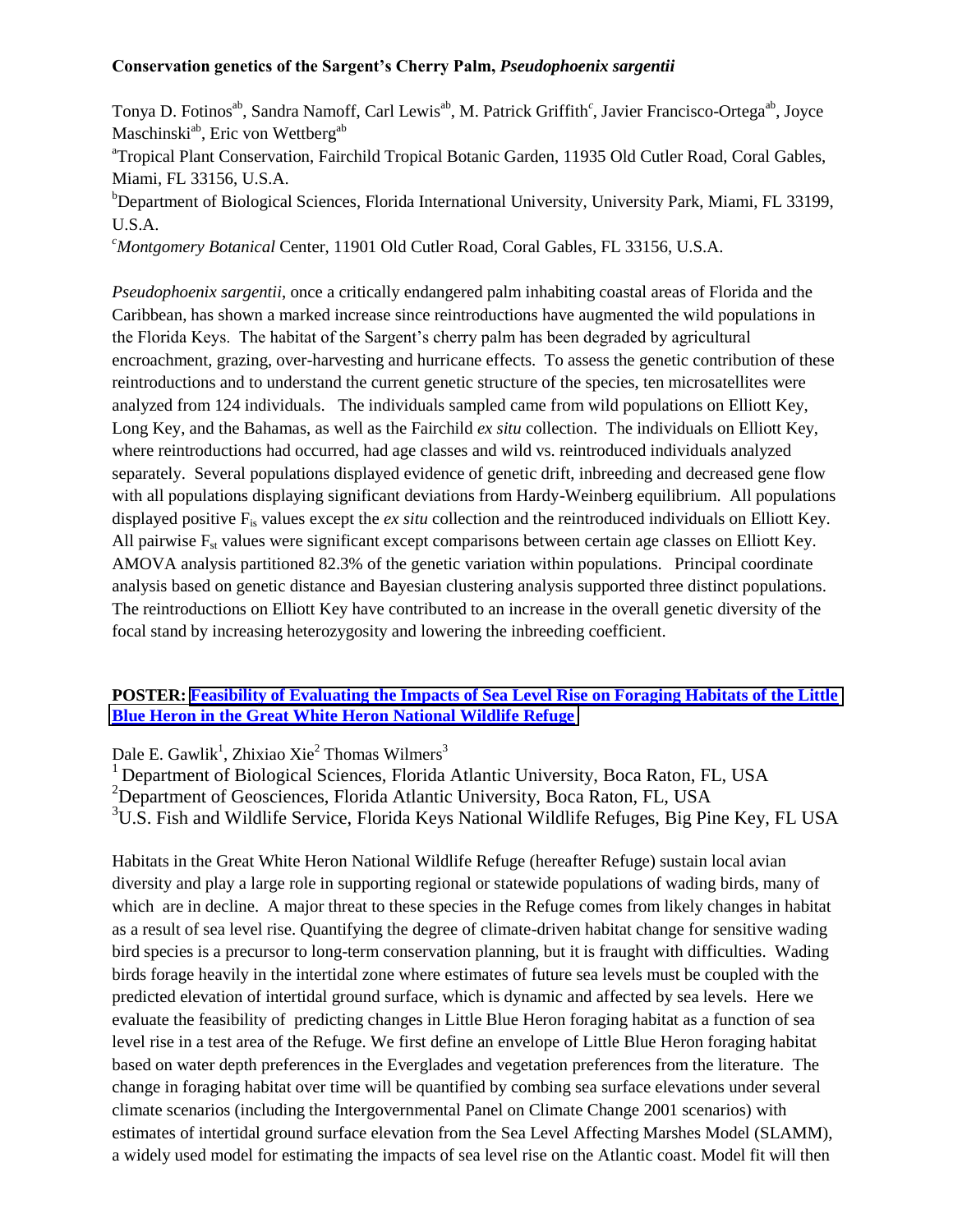#### **Gawlick, continued**

be assessed by comparing predicted habitat suitability in the test area based on current water levels and habitat distributions, to the distribution of Little Blue Herons observed on field surveys. Surveys will be conducted by boat using the double observer method. The presence and absence of birds in grid cells will be compared to predictions from the model using confusion matrices. Confusion matrices will be further processed to generate receiver operating characteristic (ROC) and the collective area under the curve (AUC) plots, which provide a measure of model usefulness. A sensitivity analysis will be conducted on model parameters to assess the effects of uncertainty related to habitat definitions, vegetation characterization, ground surface elevation, and sea level. Results will be used to both assess the prospects for improving the model in the future and for focusing future research efforts. The results of this project will address whether the available data and their associated uncertainties could lead to a wading bird model that is sound enough to guide management decisions in the Florida Keys related to sea level rise.

## **POSTER: [Monitoring sea level rise impacts in mangroves of the lower Florida Keys](Poster PDFs/Getter-Poster Session SLR Impacts on Mangroves.pdf)**

Charles D. (Chuck) Getter, Ph.D.; Consultant/ImpactsofSeaLevelRise.com; [chuckgetter@gmail.com](mailto:chuckgetter@gmail.com)

Mangroves and associated lagoonal waters are one of the dominant landscapes of the lower Florida Keys. This poster describes an ongoing monitoring program in shallow  $\left($  <  $1/2$  meter deep) mangrove and lagoonal ecosystems in the lower Florida Keys. Portions of this program began in the 1970s when sea levels were 4 inches (10cm) lower. Utilizing historical data and aerial photography from the fifties and the seventies we have identified specific shorelines where the greatest future changes may be expected. At certain of these shorelines we have installed permanent monitoring stations with vegetation plots (forest structure and function), fish & wildlife plots (forage and habitat use by imperiled species), rSETs (rod sediment elevation tables), and RTK (real time kinematic) surveys tied to tidal gauges. At these shorelines we have focused on monitoring the following three types of impact.

- 1) The first is along erosional shores where sediments and forests may be lost and/or significantly inundated during future storms. In certain cases, mangrove lagoons and ponds may be breached. In other cases, mangrove-dominated islands may be removed by storms.
- 2) The second is where marine sediments may be deposited and colonized by new stands of fringing red mangroves extending both landward and seaward. In many cases these landward migrating fringing red mangroves may displace dwarf black mangroves and salt marshes growing on muddy and rocky flats.
- 3) The third change may be the significant net gain/loss of associated ecosystems including seagrass beds, salt marshes, and supralittoral vegetation through succession, flooding, and/or changes in sediments and groundwater.

We continue to monitor these stations and to increase the adequacy (coverage and frequency of measurement) of the monitoring system. The purpose of this monitoring program has been to support management practices that consider sea level rise, mangroves, and the fish & wildlife associated with them in the lower Florida Keys.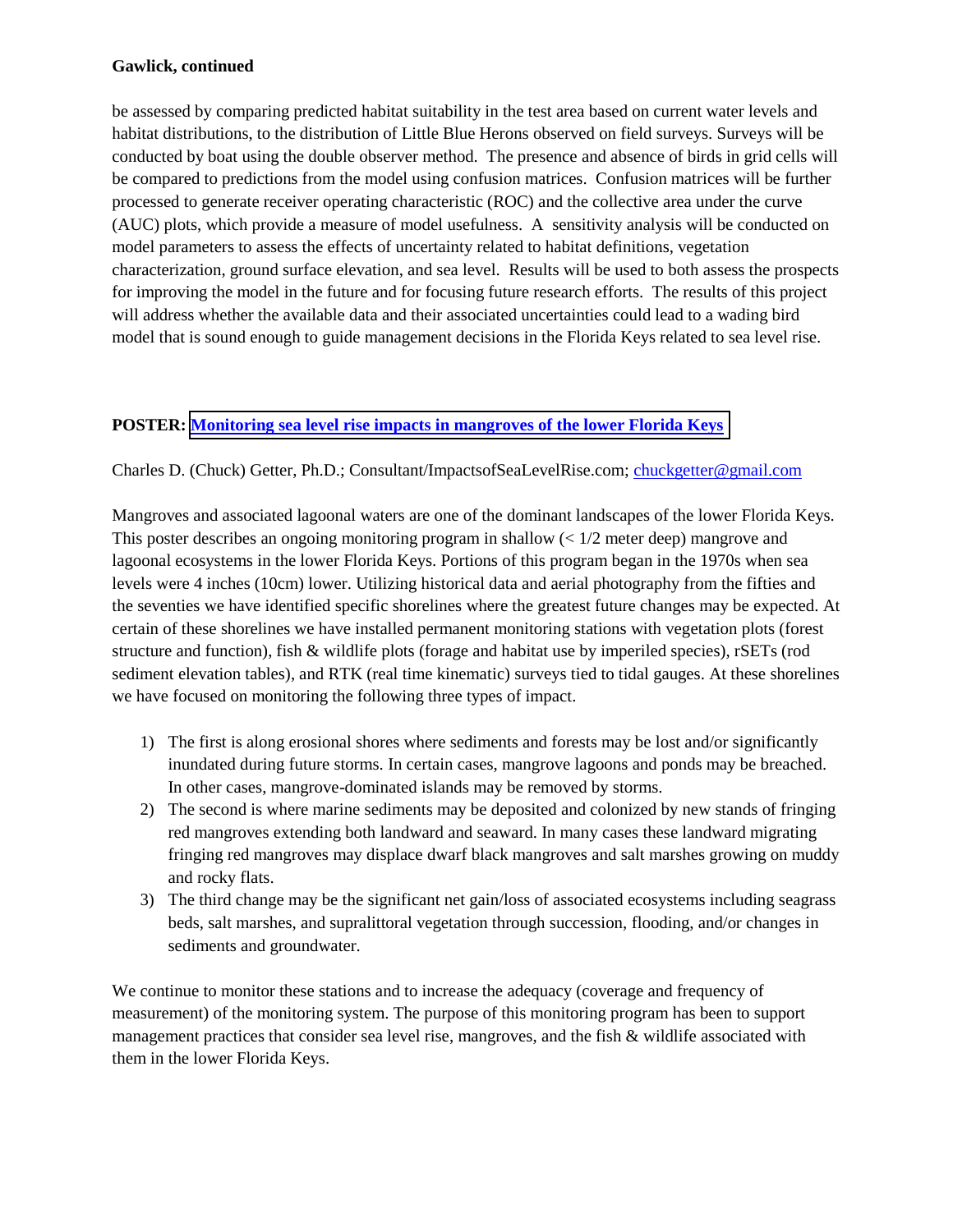# **POSTER: [Trapping results from long-term monitoring of the endangered Key Largo cotton mouse](Poster%20PDFs/Greene%20and%20Gore%20-%20Key%20Largo%20cotton%20mouse%20and%20woodrat.pdf)  (***[Peromyscus gossypinus allapaticola](Poster%20PDFs/Greene%20and%20Gore%20-%20Key%20Largo%20cotton%20mouse%20and%20woodrat.pdf)***) and Key Largo woodrat (***Neotoma floridana smalli)*

Daniel U. Greene, Florida Fish and Wildlife Conservation Commission, Fish and Wildlife Research Institute, [Dan.Greene@myFWC.com](mailto:Dan.Greene@myFWC.com)

The Key Largo cotton mouse (KLCM: *Peromyscus gossypinus allapaticola*) and Key Largo woodrat (KLWR: *Neotoma floridana smalli*), both subspecies of the cotton mouse and Eastern woodrat, are endemic to Key Largo, Florida. Both subspecies were listed as endangered in 1984 in response to habitat loss and fragmentation from development. Since 2007, I have monitored 12-34 trapping grids distributed throughout the island"s hardwood hammocks using 7x7 trapping grids. Results for both subspecies have indicated potential declines in their populations. Due to fluctuations in the Key Largo cotton mouse populations, the current trend and status are unknown, but the minimum number known alive increased from 93 to 120 on 12 grids from March to December, 2007, but have recently decreased to 65 and 80 mice in December, 2010 and 2011, respectively. Using closed capture models and Pollock"s robust design, estimates of the total population size of KLCM has decreased from approximately 20,000 (November-Dec, 2007) to 11,000 mice (December, 2010). For the Key Largo woodrat, there has been a continuous decline in the population, with the minimum number known alive on 12 grids decreasing from 17 animals (November-December, 2007) to 3 (December 2010). The exact causes for the decline of these subspecies are still unknown, but since 2007, the presence of non-native predators have been observed within the study area, and the depredation of both subspecies has been documented.

# **POSTER: [A Probabilistic Method for Estimating Sea Level Rise Exceedances](Poster%20PDFs/Heimlich%20Probabilistic%20Forecast%20Sea%20Level%20Rise.pdf)**

Barry N. Heimlich, Research Affiliate, Climate Change Research Initiative, Florida Center for Environmental Studies at Florida Atlantic University, [barryces@bellsouth.net](file:///C:/Users/Barry%20Heimlich/AppData/Local/Microsoft/Windows/Temporary%20Internet%20Files/Content.Outlook/421DAMMS/barryces@bellsouth.net)

A method for estimating the probability of exceeding given stages of sea level rise at given times during the 21st Century is presented based on published semi-empirical correlations of historic sea level rise and global climate change model forecasts for a range of plausible IPCC scenarios. Tide gauge measurements in Florida are shown to be statistically indistinguishable from global average sea level rise. Projected probabilities that sea level could rise by 3, 4, and 5 feet by 2100 are approximately 89%, 42%, and 6% respectively. Sea level rise of 3 feet or more could have dire consequences to Florida's coasts, the Everglades, the Keys, and low-lying urban South Florida.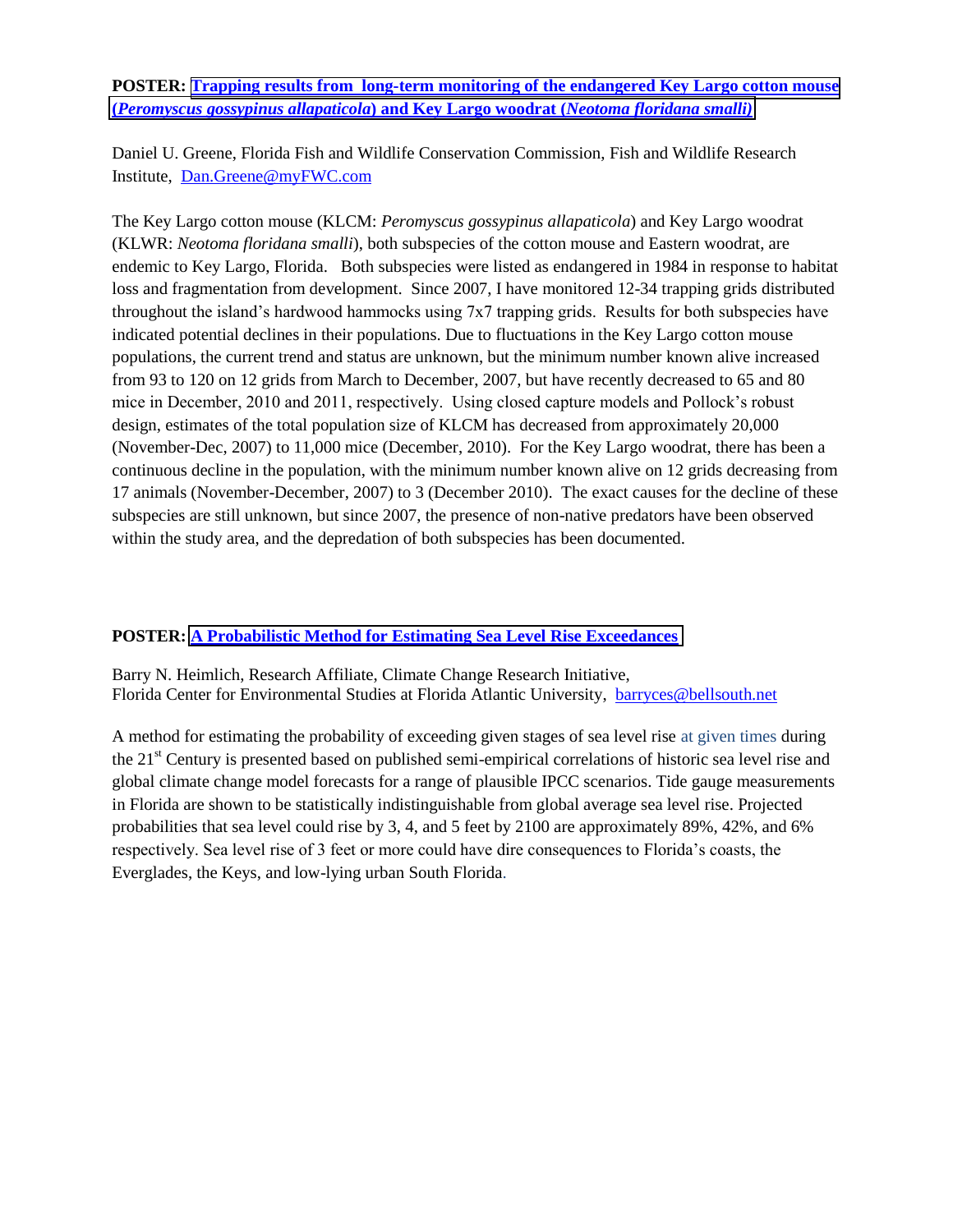# **POSTER: [Constraints on Coastal Vegetation Response to Environmental Change](Poster%20PDFs/Hester%20RSET%20Elevation%20Climate%20Change%5b1%5d.pdf)**

Mark W. Hester and Jonathan M. Willis

Coastal Plant Ecology Laboratory, Department of Biology, University of Louisiana, Lafayette, Louisiana, USA, [mhester@louisiana.edu](mailto:mhester@louisiana.edu)

To increase our ability to make informed management decisions of mangrove community response to predicted climate change and sea-level rise scenarios, it is imperative to utilize both empirical data and conceptual ecological frameworks of plant responses to the environment. The distribution and abundance of a species in a given area is determined at three levels: 1) dispersal to the area, 2) physiological tolerance to abiotic conditions, and 3) biotic interactions, including competition, predation and pathogens, that ultimately shape the realized niche of the species. Achieving a solid understanding of a species" fundamental niche is an essential starting point in determining the range of environmental conditions in which that species may potentially establish and persist. Hydrology is considered to be the "master variable" in wetland plant ecology. As such, determining marsh surface elevation relative to a standard tidal datum (e.g., NAVD88) is required to predict frequency, depth, and duration of flooding at a site under various sea-level rise scenarios. The rate of marsh surface elevation change (net surface elevation change) is controlled by rates of sediment accretion and subsidence, which can be accurately determined via rod surface elevation tables (RSETs). The effects of tropical storm and hurricane disturbance on local sediment deposition or erosion are important drivers of post-storm hydrogeomorphic setting. To understand future responses of mangrove communities in the lower Florida Keys, we suggest implementing an integrated approach of establishing transects across mangrove communities (from subtidal to supra-tidal), installing RSETs at key positions along transects that are tied into RTK elevation surveys and a local tidal datum. Mangrove community composition dynamics, species-specific indicators of plant health, and soil response/soil development metrics should be characterized along transects and integrated with manipulative field experiments to provide greater insights on the potential constraints of upslope migration of mangrove communities in response to sea-level rise.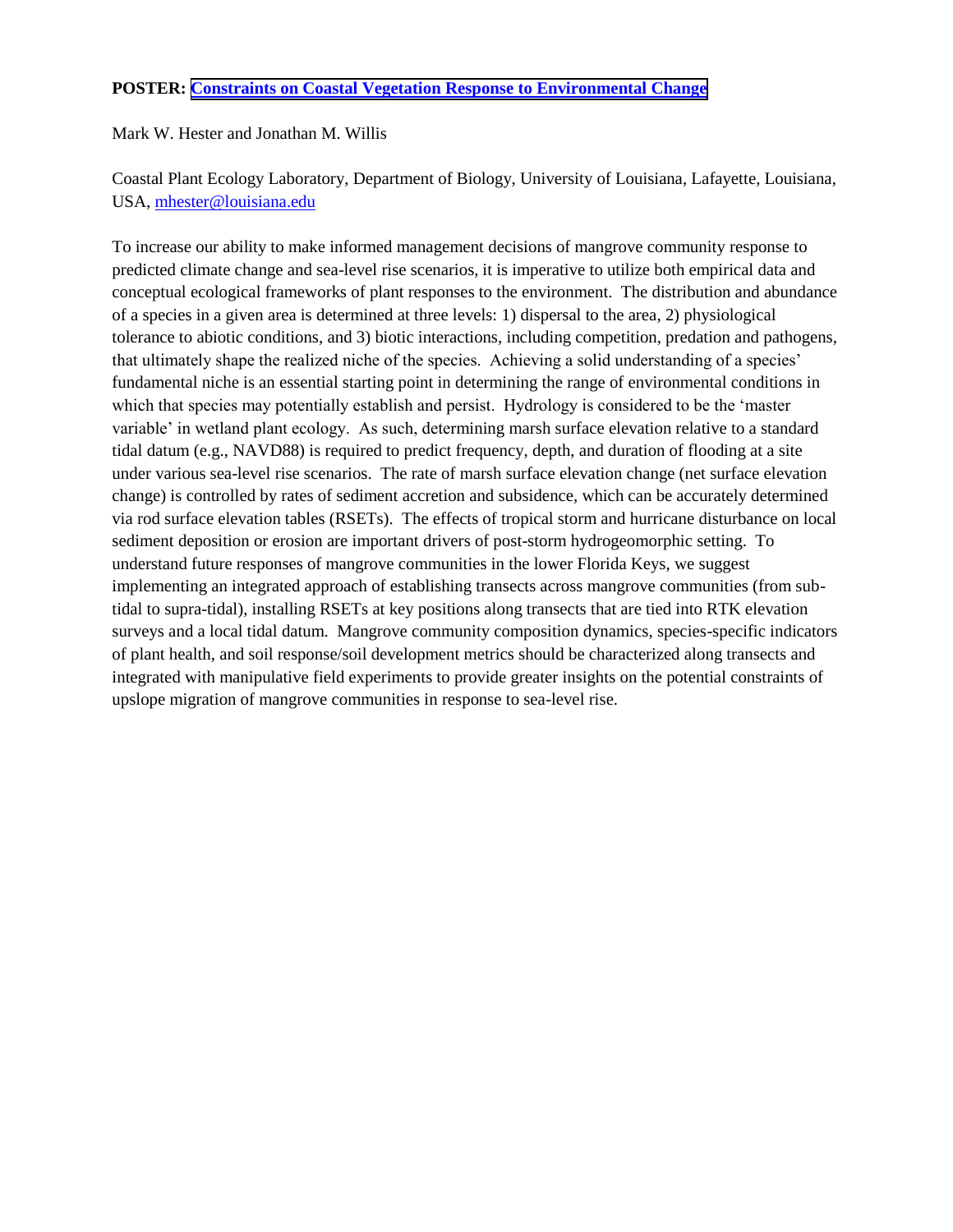#### **Lower Keys marsh rabbit conservation status, with overview of the silver rice rat**

Phillip Hughes, U.S.F.W.S., National Key Deer Refuge, Big Pine Key FL, phillip\_hughes@fws.gov

All native Lower Keys mammals other than bats exhibit local endemism, and all but the local raccoon (*Procyon lotor*) subspecies are reasonably considered imperiled to some degree. Throughout the Keys, a strong majority of all quadrupeds and snakes share one if not both of these characteristics. The Lower Keys marsh rabbit (*Sylvilagus palustris hefneri*)(LKMR) and silver rice rat (*Oryzomys palustris natator*)(SRR) were Federally listed as endangered in 1990 and 1991, respectively. Many of the problems that these species face were set in motion many decades ago with the development of coastal and inland subdivisions, canals, mosquito ditches, and roads which resulted in habitat fragmentation and degradation. Development intensity declined with the advent of wastewater and evacuation issues and the National Key Deer Refuge, Clean Water Act, Federal listings (including critical habitat in the case of SRR), and Monroe County and State growth management endeavors. Though reduced, those threats are not gone, and secondary impacts continue to plague both species. LKMR have continued to exhibit ongoing decline due to deterministic threats (cat predation, vehicle strikes) and presumably, greater imminence of stochastic threats, both demographic and genetic, due to small and declining population size. Some advocates of free-ranging cats suggest that the existence of historical impacts from development diffuses the importance of cats in the ongoing decline of LKMR. However, all such impacts (e.g., increased isolation, dispersal barriers, restricted range) are specifically magnified by cats. Cats are quintessentially proficient at accessing a broad range of niches and can profoundly influence vulnerable prey, particularly in small island settings. Additional omnivores invariably have the capacity to prey on vulnerable young, at least opportunistically. They do not pose the threats that cats do; however, if subsidized and overabundant, they could pose a substantial threat. All of these mammals have the capacity to exert non-lethal effects on LKMR; such interactions should be explored throughout the assemblage. Impacts to the floral landscape that resulted from the major development period were not well documented. The magnitude of threats from relatively slower, ongoing changes in flora forced by sea level rise and fire controls remain poorly understood. Habitat management for ecosystem sustainability has been conducted, most notably fire in pine rockland communities. That has been a difficult occupation at times, but of critical importance. However, retaining fire within the bounds of pine rockland fire units has resulted in opportunity tradeoffs at the landscape level. Largely precluding this process in adjacent ecotones and communities forwent potential benefits to those systems and LKMR, and limited our capacity to learn about those systems and explore fire and sea level effects and interactions. LKMR largely inhabit relatively low elevation habitats in coastal belts and inland basins, plus ecotones. Accordingly, sea level will have a profound influence on them (as well as SRR [in mangrove]), as may storm surges. LKMR exhibit metapopulation structuring. The potential range of the LKMR has yet to be adequately quantified and even the occupied range is difficult to fully elucidate in any given year. Additionally, realized habitat relationships are influenced by cats and by the altered spectrum of habitat components relative to what existed in the past. All of these conditions have important ramifications for regulatory, recovery, and research frameworks. These conditions dictate the need for a well structured, adaptive response. The attendant uncertainties dictate that an experimental component is critical. The employment of decision support tools indicated that strategies for LKMR conservation should include both integrated predator management and habitat enhancement. Adaptive management that allows for probing the influence of practical habitat resiliency and predator management options on detectable components of LKMR viability is likely crucial for stability or recovery. The good news is that we have learned a lot, and we can do things to benefit LKMR and simultaneously reduce uncertainties. Recent findings (habitat, range, genetics) will be summarized in addition to our adaptive management strategy; the development of new LKMR habitat maps; and a brief overview of SRR issues.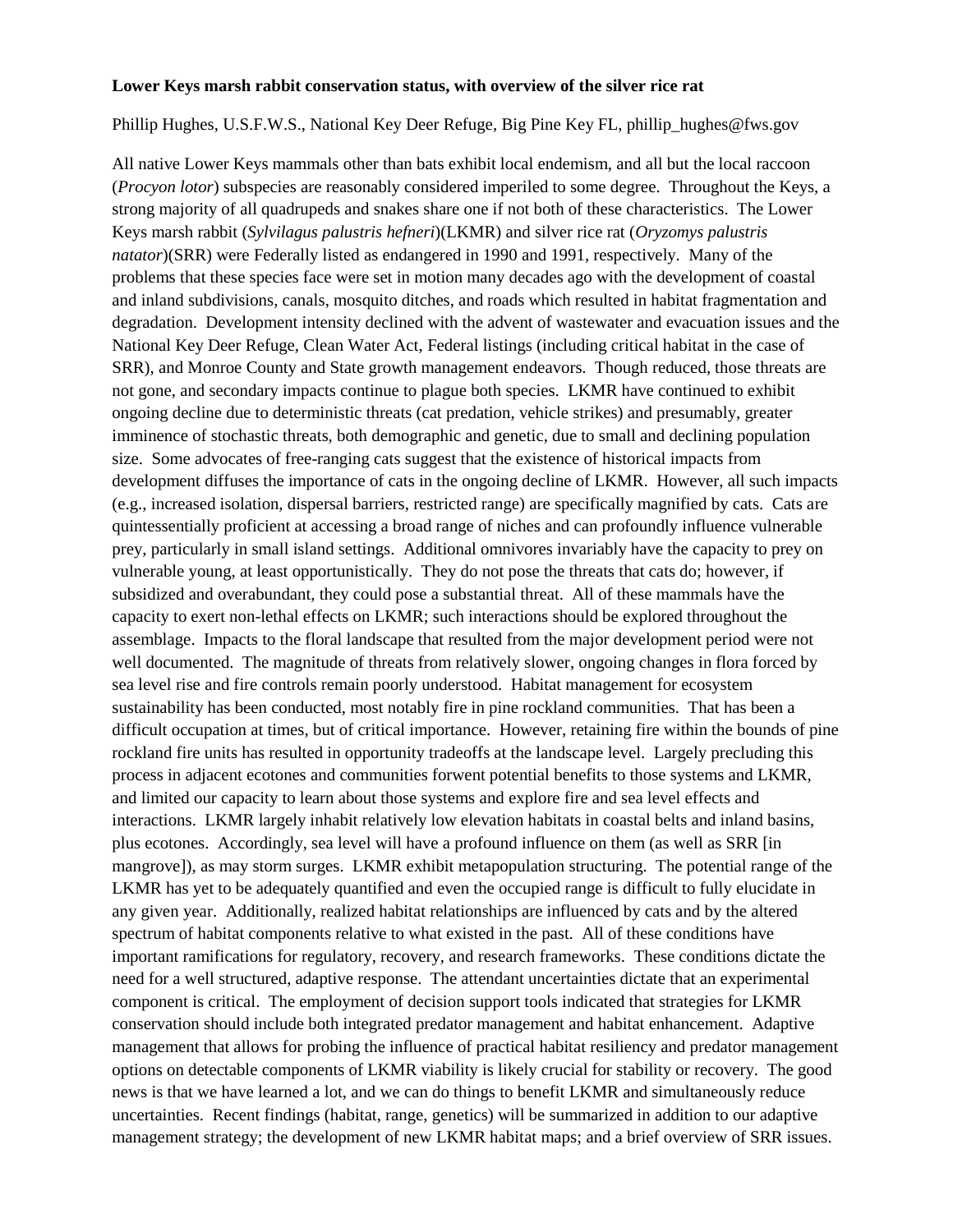# **Status of Freshwater Resources and Future Management Implications of Sea Level Rise in the Lower Florida Keys**

# Kristie Killam, Phillip Hughes and Anne Morkill Florida Keys National Wildlife Refuges Complex, Big Pine Key, FL

The Miami oolite limestone formation found in the lower Florida Keys allows for the development of subsurface freshwater lenses as well as extensive surface freshwater wetlands. Rainwater collects in shallow, impermeable limestone basins and solution holes distributed throughout the lower Keys, supporting a diversity of endemic flora and fauna. Two hundred seventy-seven freshwater wetlands in the lower Florida Keys (No Name Key to Sugarloaf Key) were re-surveyed during January 2010-January 2011. Water chemistry data collected included salinity, temperature, and dissolved oxygen. Evidence of fish and wildlife was recorded for each wetland and in the surrounding vicinity and included birds, fish, mammals, reptiles and amphibians. Presence of invasive exotic flora and fauna were also documented. This data was compared to baseline inventories from the late 1980"s to assess whether the holes still existed, their condition (salinity changes, sedimentation, human impacts), and continued suitability for native fish and wildlife. Future impacts of sea level rise, saltwater intrusion, and storm surges on quality and quantity of freshwater will also be evaluated to develop strategies for restoration and protection of this vital resource.

# **Sea Level Rise and Storm Surge in the USVI: Visualizing Risk and Vulnerability for Effective Coastal Ecosystem Management**

John English Knowles , The Nature Conservancy, jknowles@tnc.org

Islands of the Caribbean, including the United States Virgin Islands (USVI) are characterized by extremely high levels of biodiversity and endemism, which are threatened by climate change, including sea level rise (SLR). The loss of this biodiversity and endemism can be mitigated by ecosystem based adaptation strategies. This in turn will help support healthy and functional coastal ecosystems like beaches and mangroves that businesses and communities are dependent upon. One barrier to ecosystem based adaptation is the limited access to data and tools and absence of conversation about sustainable coastal zone management. With generous funding from the National Oceanic and Atmospheric Administration (NOAA) and the Royal Caribbean Ocean Fund, The Nature Conservancy (TNC) mapped sea level rise scenarios for the USVI using the International Panel on Climate Change (IPCC) A1B global circulation model (GCM) [\(ipcc.ch\)](http://www.ipcc.ch/). A Sea, Lake, and Overland Surge from Hurricanes (SLOSH) analyses was also performed, which modeled a 1989 Hurricane Hugo type storm taking into account projected sea level rise scenarios for the year 2100. The outputs from these analyses were placed into a online user-friendly visualization tool for key stakeholders so they can begin the conversation about proactively planning and initiating sustainable measures to address the impacts of climate change in the USVI. TNC"s Global Coastal Resilience website [\(coastalresilience.org\)](http://www.coastalresilience.org/)is a high-profile, user-friendly website developed to provide communities, planners, businesses, civil society and officials with easy access to information on projected changes in sea level and coastal storm impacts. Several SLR scenarios from varying geographies are showcased, one of the first being Long Island Sound. Using a similar analysis, the USVI effort modeled work done in Long Island Sound. Accompany the website is the web map [\(http://dev.global.coastalresilience.org/\)](http://dev.global.coastalresilience.org/). Both are being refined and improved based on partner feedback regarding clarity and ease of use.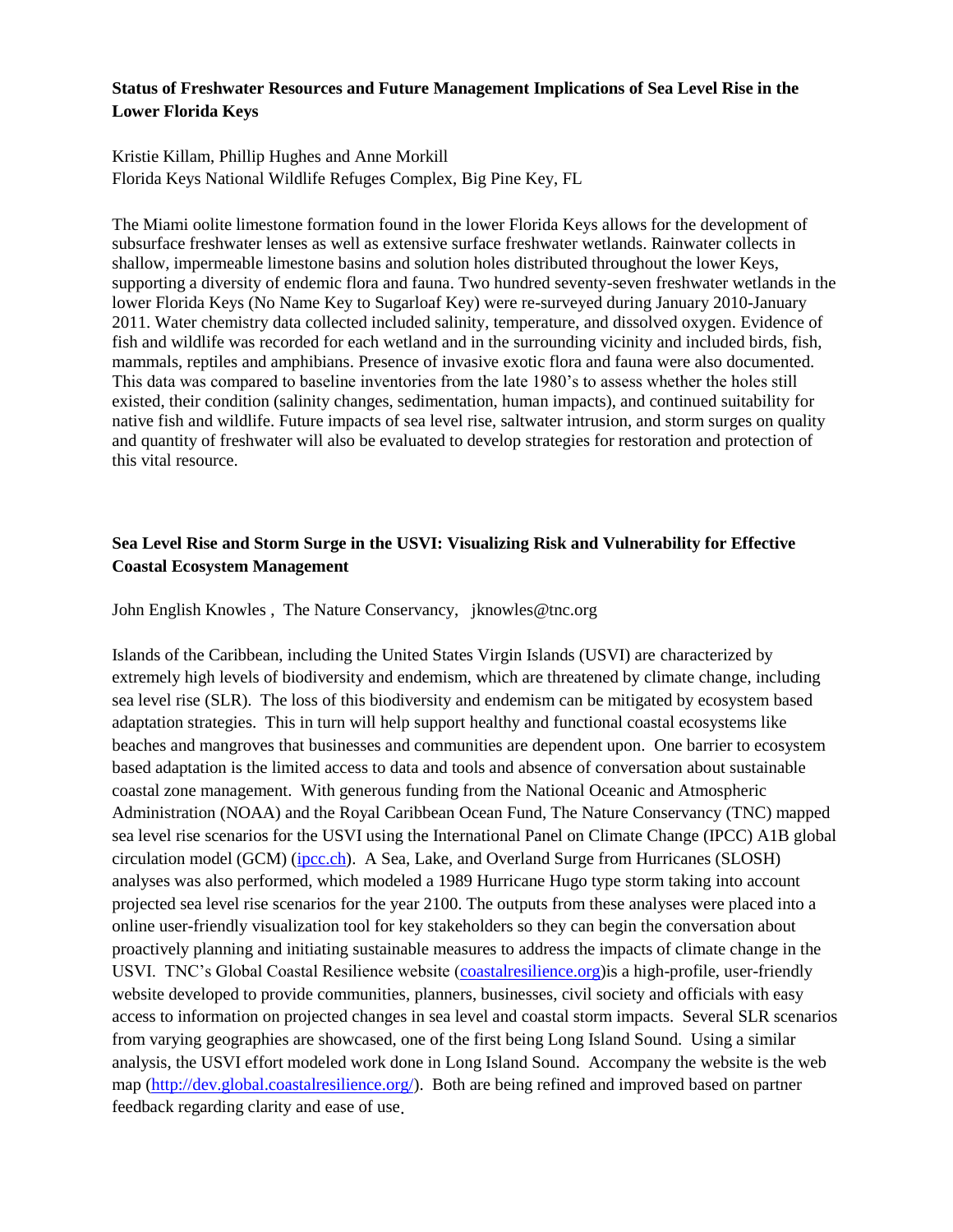#### **High Soil Salinity Threatens Key Tree Cactus in the Florida Keys**

Joyce Maschinski and Devon Powell, Fairchild Tropical Botanic Garden

Understanding reasons for biodiversity loss is essential for developing conservation and management strategies and is becoming increasingly urgent with climate change. Growing at elevations <1.4 m in the Florida Keys, U.S.A., the endangered Key tree cactus (*Pilosocereus robinii*) recently has experienced precipitous population decline. From 1994 to 2007 eight extant populations lost 81 percent of plants and 84 percent of stems. Concurrently, seven hurricanes with wind velocities >100 mph and storm surges exceeding 2 m occurred. Since 2007, four populations have declined further, and four have had increased numbers of stems. Previous studies suggested that high soil salinity was associated with Key tree cactus mortality in the lower Florida Keys. With increasing threats of sea level rise and storms, the future of Key tree cactus in the Florida Keys may teeter on its ability to tolerate salinity.

To determine the salinity tolerance of Key tree cactus, under controlled greenhouse conditions we tested growth, physiological, and intercellular indications of salt tolerance of two Key tree cactus maternal lines - one growing in cultivation and a second collected from a high mortality site in the lower Keys. We used five salt concentrations: none; 2 mM NaCl equal to salinity at one proposed reintroduction site; 15 mM NaCl equal to salinity detected where plants had low mortality between 1994 and 2007; 40 mM NaCl equal to the threshold for osmotic stress in salt-sensitive plants and comparable to soil salinity associated with high mortality; and 80 mM NaCl equal to twice the sodium concentrations inducing osmotic stress, but below a lethal dose. Tolerance to salinity varied between the maternal lines. Maternal 1 stem growth increased with higher salinity, while maternal 2 had reduced growth in salt levels above 40 mM NaCl. Root: shoot ratios did not change with salinity for maternal 1, but decreased at 80 mM NaCl for maternal 2. Maternal 2 had slower growth, less transpiration, and greater water use efficiency, and was less salt tolerant than maternal 1. Neither cellular conductivity nor potassium ion concentrations varied across salinity levels or maternal lines, but tissue sodium ion concentrations of maternal 2 increased in the 80 mM NaCl treatment group. Reasons for the differences in salt tolerance between maternal lines may either be genetic or environmental and will require further research. Within the next two decades, the degree to which salinity threatens Key tree cactus may lie in its genetic diversity.

Worldwide rare species restricted to fragmented, low-elevation island habitats, with little or no connection to higher ground will require traditional conservation actions and movement to new locations. For the conservation of Key tree cactus we recommend continued monitoring of all populations and trial reintroductions. Reducing any stresses to existing populations would be beneficial. Specifically, we recommend fencing to protect plants from herbivory. Prior to any reintroduction within historic range or managed relocation outside of range, it will be important to assess soil salinity at a recipient site to determine its suitability for supporting Key tree cactus.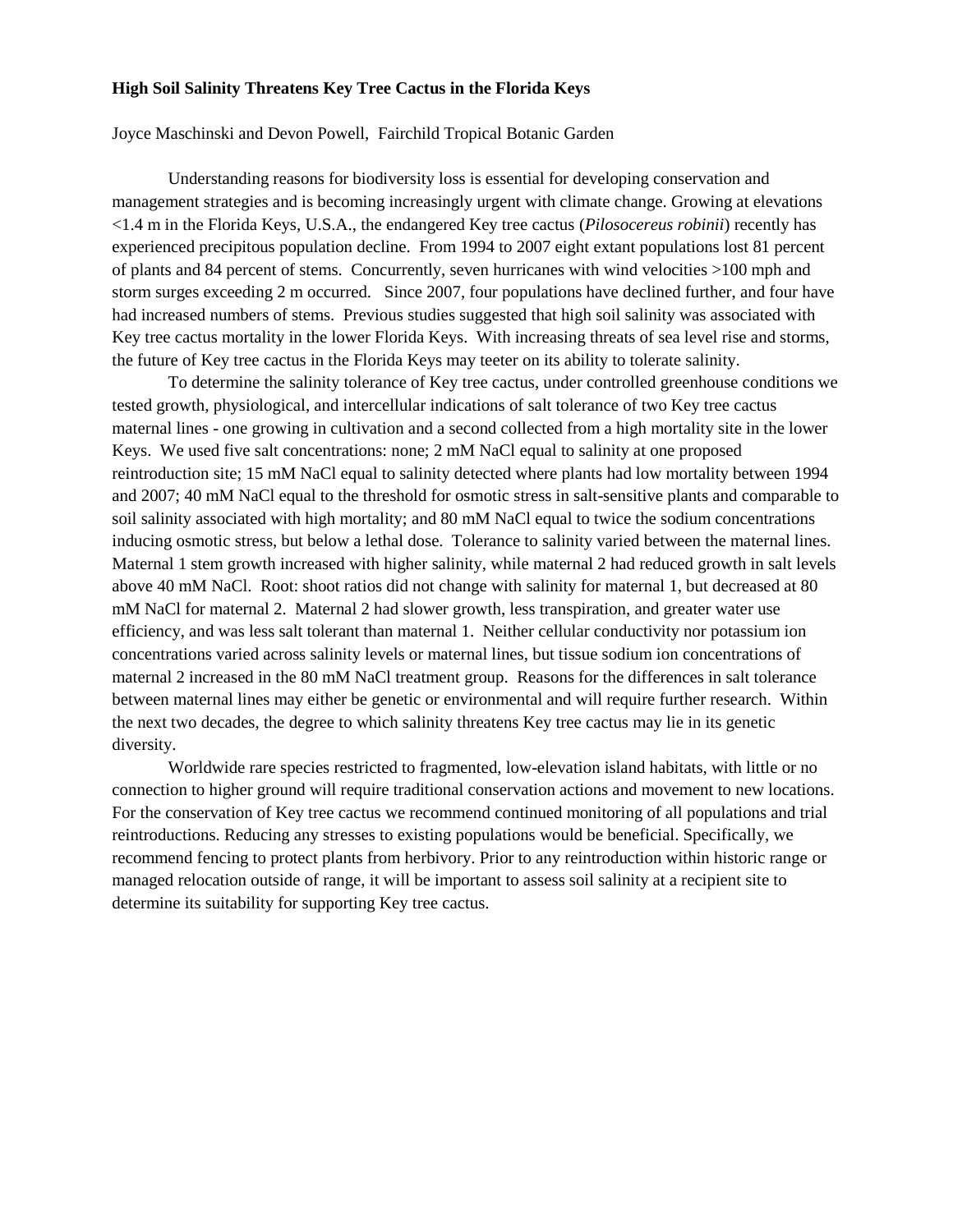#### **POSTER: [Coastal Areas Climate Change Education Partnership \(CACCE\)](Poster%20PDFs/Juan%20Millan%20CACCE.pdf) [\(The CACCE Climate Education Partnership for](Poster%20PDFs/Juan%20Millan%20CACCE.pdf) the Southeast US and Caribbean Sea)**

**Millan-Otoya, J.,** University of South Florida, College of Marine Science, St Petersburg, USA, juanmillan@mail.usf.edu Ryan, J., University of South Florida, Department of Geology, Tampa, USA, ryan@usf.edu Feldman, A., University of South Florida, Department of Secondary Education, Tampa, USA, afeldman@usf.edu Gilbes, F., University of Puerto Rico, Department of Geology, Mayaguez, USA, fernando.gilbes@upr.edu Muller-Karger, F., University of South Florida; College of Marine Science, St. Petersburg, USA, carib@marine.usf.edu Stone, D., Florida Aquarium, Tampa, USA, dstone@flaquarium.org Plank, L., Hillsborough County Schools FL, Tampa, USA, *larry.plank*@sdhc.k12.fl.us Trotz, M., University of South Florida, College of Engineering, Tampa, USA, matrotz@usf.edu

The Coastal Area Climate Change Education (CACCE) Partnership, funded by the National Science Foundation, seeks to develop new ways to educate citizens about global climate change. The core theme is sea level and impacts of climate change in the southeastern United States and the Caribbean Sea. We describe an innovative educational and research model, namely Multiple Outcome Interdisciplinary Research and Learning (MOIRL), in which stakeholders engage in varied research and learning activities leading to multiple outcomes. In the CACCE Partnership the stakeholders include: students (K-16 and graduate); teachers and education researchers; informal science educators; scientists and engineers; business and industry; policy makers; and community members. CACCE combines interdisciplinary research with action research and community-based participatory research in a way that is best described as "transdisciplinary". Learning occurs in all spheres of interactions among stakeholders as they engage in scientific, educational, community and business activities through their legitimate peripheral participation in research communities of practice. We will describe the process of seeking and building partnerships, and call for a dialogue with groups pursuing climate and climate change education.

#### **Hurricanes and Butterfly Trends in the Florida Keys: Implications for Sea Level Rise**

#### Marc C. Minno, consultant

At least 120 different kinds of butterflies have been reported from the Florida Keys. However, butterflies have been disappearing from the Keys since the 1980s due to a number of factors likely including extreme weather events. There are currently more imperiled butterflies in southern Florida and the Keys than any other region of the United States (nearly 20 taxa).

2004 land cover data for the Keys were generalized into urban, upland, and wetland categories using a GIS. This information was then combined with a digital elevation model to predict changes in the extent of the generalized land cover types with 1-, 5-, and 10-foot increases in sea level.

Wetlands occupy more than half of the Keys and urban areas cover about 60% of the uplands. Some 85% of the wetlands, 25% of the uplands, but only about 10% of the urban area in the Keys would be inundated by a 1-foot rise above current sea level. A 5-foot increase would flood 100% of the wetlands, 80% of the uplands, and 75% of the urban areas. Nearly 100% of the Keys would be inundated by a 10-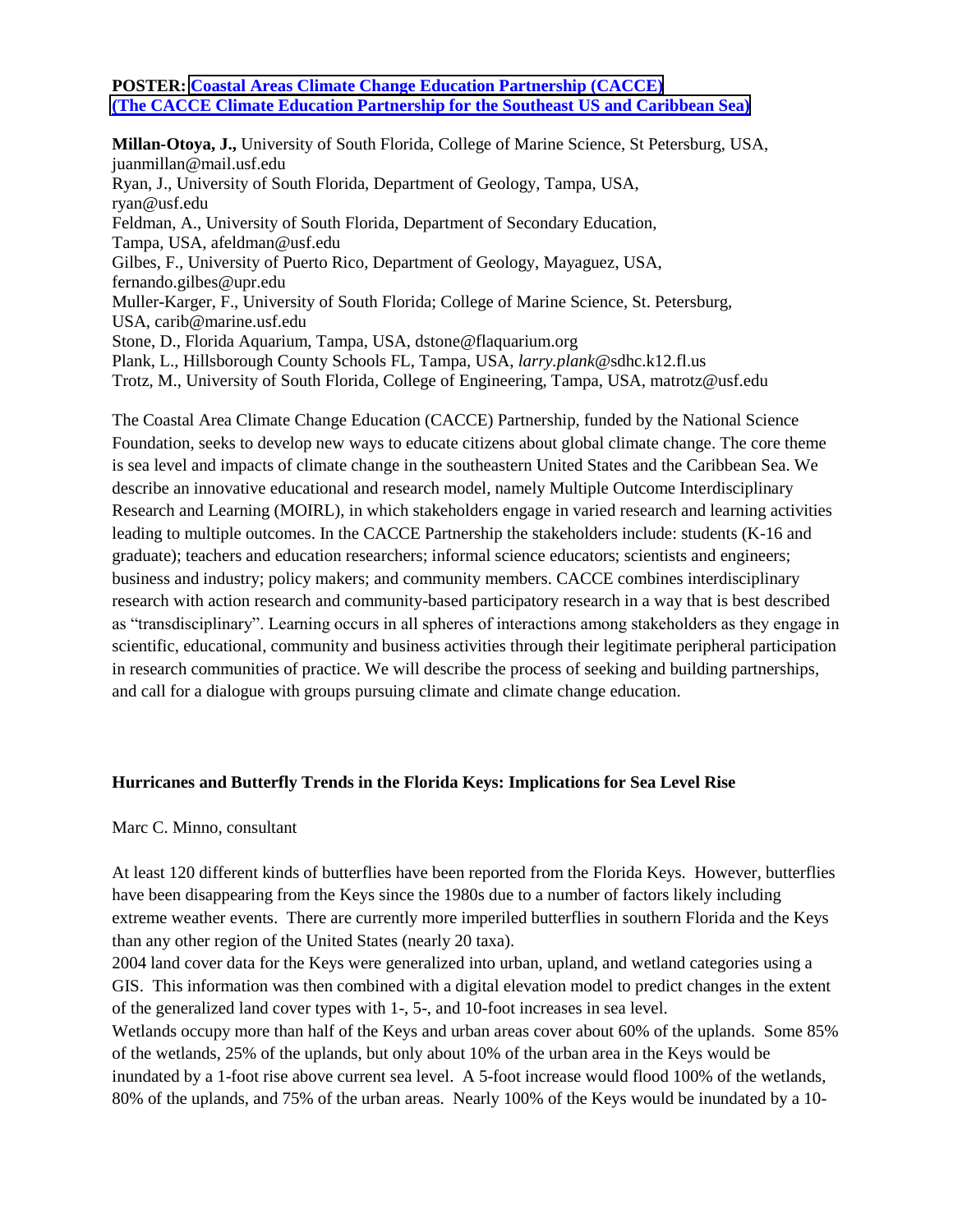#### **Marc Minno (continued)**

foot increase in sea level. Hurricane Andrew in August 1992 and Hurricane Wilma in October 2005 caused flooding similar to the 5-foot scenario.

Known butterfly losses in the Keys include 3 species gone in the 1980s, 1 in the 1990s, and 12 in the 2000s (2 extinctions and 2 extirpations from the U.S.), all of which were upland species. At least 9 imperiled butterflies that occur in uplands in the Keys and 1 that occurs in wetlands are at-risk from hurricanes, and could be wiped out by just one major storm. Sea level rise will only increase the risk to the imperiled butterflies in the Keys from extreme storms.

Research on the factors contributing to the decline and loss of imperiled butterflies in the Keys is an urgent priority. Short- and long-term conservation strategies considering sea level rise and extreme weather impacts to the butterflies are also needed.

# **Adaptation Behavior in the Face of Global Climate Change: Survey Responses from Decision Makers Serving the Florida Keys**

Pallab Mozumder, [mozumder@fiu.edu](mailto:mozumder@fiu.edu)

Department of Earth & Environment, Department of Economics and Social Science Research Lab, International Hurricane Research Center, Florida International University, Miami, FL 33199 Evan Flugman

Department of Earth and Environment and Social Science Research Lab, International Hurricane Research Center, Florida International University, Miami, FL 33199

Timothy Randhir

Department of Natural Resources Conservation and The Environmental Institute (TEI), University of Massachusetts, Amherst, MA 01003

We conduct a survey to elicit responses from decision makers serving the Florida Keys regarding vulnerability posed by global climate change and sea-level rise. Survey findings reveal deep concern among decision makers about adverse impacts at the local level. A large majority of respondents recognize the increasing likelihood of potentially irreversible socioeconomic and ecological repercussions in the Florida Keys. Yet very few federal, state and local experts report that their respective agencies have developed formal adaptation plans. Decision makers point out institutional and social barriers to adaptation and also convey their support for a host of measures to facilitate adaptation on an urgent basis. As a specific component, we investigate decision makers' willingness to support a proposed 'Community' Adaptation Fund" (CAF) in the Florida Keys to marshal resources and lay the foundation for formal adaptation initiatives. We also explore potential sources for establishing the proposed CAF, and test the feasibility of a diverse set of financing mechanisms. In the face of rising vulnerability, novel decision– making criteria, regulatory mechanisms and institutional structures need to be pursued for coastal communities to effectively adapt. We discuss implications of our findings in the context of enhancing adaptive capacity in the Florida Keys and beyond.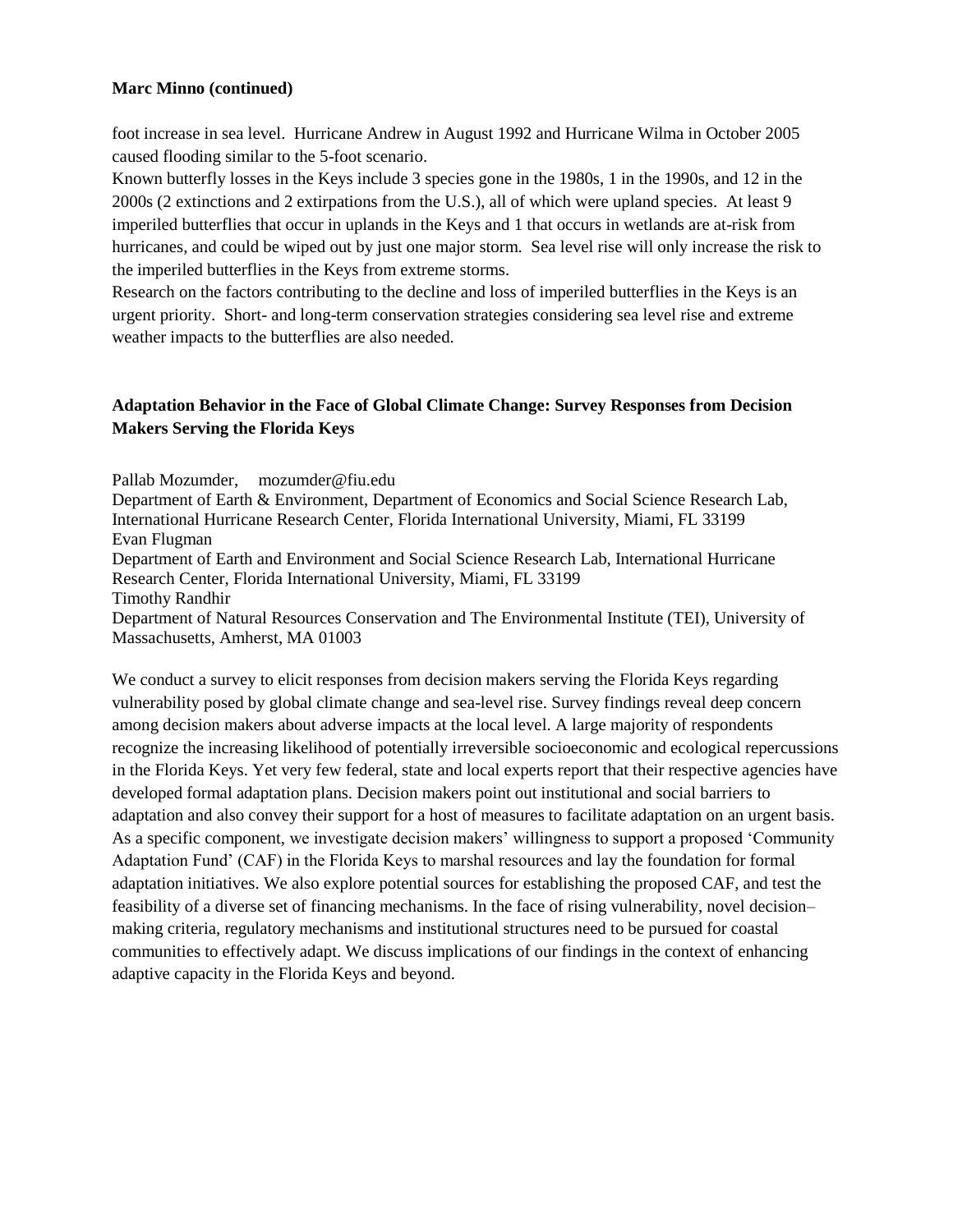#### **Impacts of climate change and sea level rise in peninsular Florida – Can we adapt?**

Reed F. Noss, Department of Biology, University of Central Florida, Orlando, FL 32816-2368, [Reed.Noss@ucf.edu](mailto:Reed.Noss@ucf.edu)

Florida has an excellent record of past climate change from fossil pollen, vertebrate fossils, and other sources, going back thousands to millions of years. Fossil pollen shows relative vegetation stability, with cycles of pine vs. oak dominance in the peninsula over the past 65,000 years. Vertebrate fossils show a long sequence of grassland, savanna, and scrub adapted animals in a probable warm-temperate to subtropical environment in the peninsular for over 10 million years. Projections by the IPCC of temperature change during the next century show Florida warming less than anywhere else in continental North America. Over the last several decades, records show an increase in temperature variability, with a trend toward colder winters and springs and warmer summers and falls. This increased variability will place more stress on native species and agricultural crops, but in general, the good news is that temperature-related impacts of global climate change may be less severe in Florida than in most other regions of the continent and the world.

On the other hand, Florida is at huge risk of significant impacts from sea level rise. Florida is particularly susceptible due to a combination of low land elevations, a high water table, peninsular geography, vulnerability to tropical storms, and a large and growing human population that is largely concentrated near the coasts. Recent models project rises in sea level globally on the order of 75-190 cm for the period 1990-2100 under the range of future temperatures predicted by the IPCC, with higher levels (ca. 3 m) possible if polar ice sheet dynamics become highly nonlinear. Sea level rise in Florida, which lacks substantial areas of uplift or subsidence, is occurring at approximately the same rate as the global average. Coupled with interacting impacts from human population shifts and land-use changes – which will be exacerbated by sea level rise – this may constitute the most fundamental challenge facing biodiversity conservation in Florida.

Impacts of sea level rise in Florida have been observed for several decades, for example a decline of saltsensitive tree species in low-lying areas of the Gulf Coast and inland migration of mangroves in South Florida. Projected sea level increases over coming decades will magnify these impacts on many taxa and natural communities. Ecologically-oriented options for adaptation to sea level rise in Florida include restoration and enhancement of habitat connectivity along coastal-inland gradients, protection of discrete movement corridors for some focal species, habitat restoration/creation in strategic areas, population translocation (assisted colonization) into appropriate habitat in areas high enough in elevation to escape projected inundation, avoidance of new development in areas critical for adaptation of natural communities and native species, and abandonment or relocation of existing development and infrastructure in areas that will likely be inundated. Ex situ conservation in zoos, botanical gardens, and seed/gene banks may be the only option, besides extinction, for some taxa if other measures fail.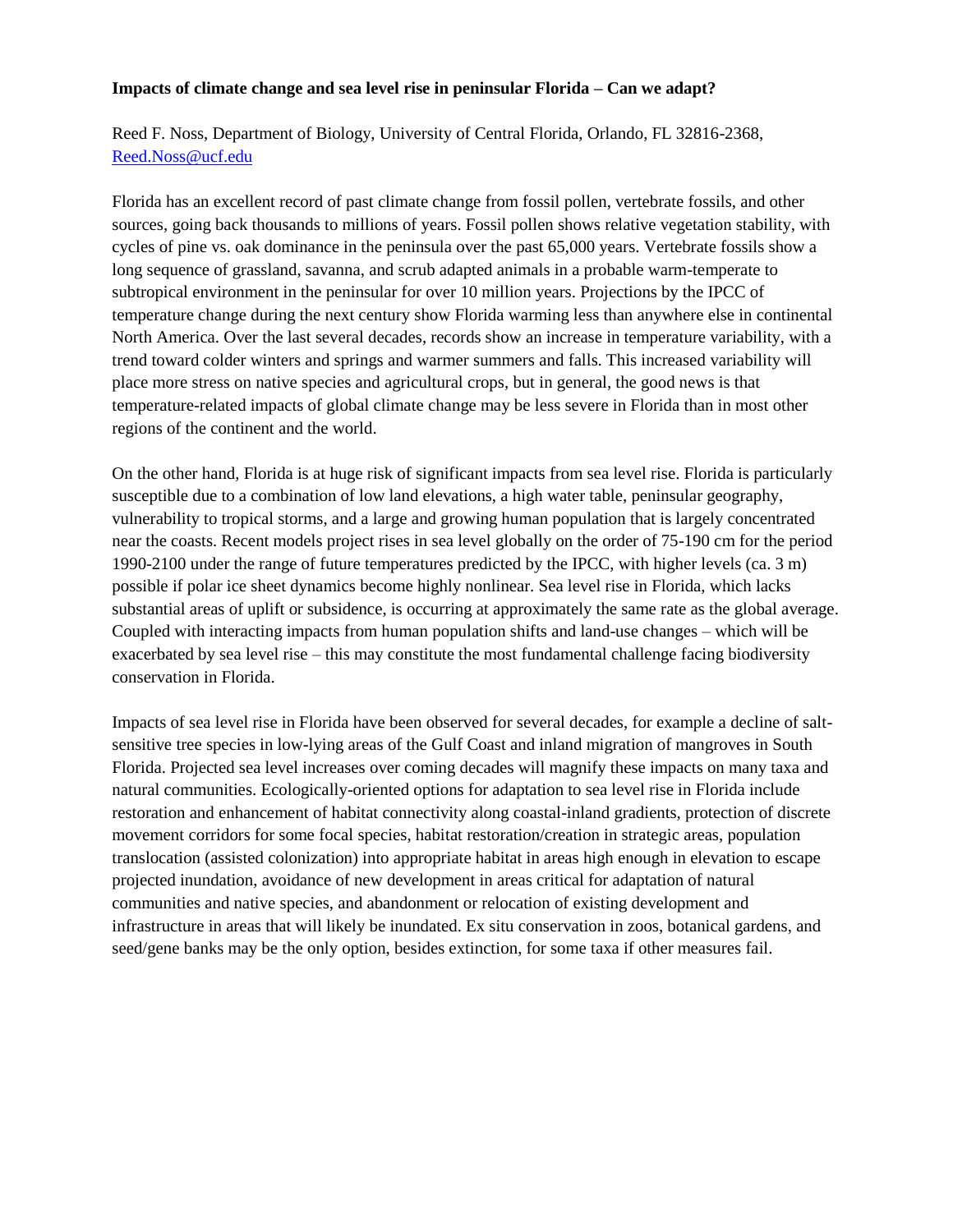# **POSTER: [The Influence of Disturbance, Seasonality, and Hydrologic Controls on Plant](Poster%20PDFs/Ogurcak_Plant_Community_Boundary_Dynamics_new.pdf)  [Community Boundary Dynamics in the Lower Florida Keys](Poster%20PDFs/Ogurcak_Plant_Community_Boundary_Dynamics_new.pdf)**

Danielle E. Ogurcak<sup>1</sup> and Michael S. Ross<sup>1,2</sup>

<sup>1</sup> Florida International University, Department of Earth and Environment

<sup>2</sup>Florida International University, Southeast Environmental Research Center

Lowland coastal forests worldwide are being threatened by the possibility of rapid increases in sea level and the impacts of hurricanes. Anticipated changes to vegetation communities and the resources that structure them as a result of climate change are at the forefront of current ecosystem research. While coastal forests have evolved along with sea-level rise and a particular frequency of hurricane activity, the increased sea-level rise of the past century (~23cm at Key West, NOAA 2001) along with possible increases in the frequency of major hurricanes will favor more salt-tolerant species at the expense of species reliant on fresh water. Plant succession leading to changes in communities and community boundaries will be driven by the legacies (nutrient pools and vegetation) remaining from disturbance events, set against a background of seasonal changes in the ever-dwindling resource supply. This research addresses the spatial and temporal relationships between pine rockland, hardwood hammock, and buttonwood community boundaries and nutrient and water availability on the low-lying islands of Big Pine and Sugarloaf Keys. Specific objectives to be addressed by this research include the following: I. a comparison of current and historic plant community boundaries and quantification of storm surge effects by community type from both Hurricane Wilma (2005) and Hurricane Georges (1998), II. identification of the seasonal lateral extent of the freshwater lens and its spatial relationship to vegetation community boundaries, and III. a determination of how water and nutrient availability vary with seasonal changes in freshwater lens extent and how this is reflected in terms of plant stress within the dominant species comprising each community type. The results of this research will provide insight into the interrelationships and feedback mechanisms between community boundaries, available water and nutrient resources, and disturbance regimes in the face of accelerated sea level rise.

# **POSTER: [Effects of salinity on common woody species of Buttonwood Forest and Coastal](Poster%20PDFs/SAHA%20SALINITY%20EFFECTS%20ON%20EVERGLADES%20TREES.pdf)  [Hardwood Hammocks in Everglades National Park](Poster%20PDFs/SAHA%20SALINITY%20EFFECTS%20ON%20EVERGLADES%20TREES.pdf)**

Sonali Saha; The Institute for Regional Conservation; 22601 SW 152 Ave, Miami, FL 33170 [sahairc@gmail.com](mailto:sahairc@gmail.com) Jimi Sadle; Everglades National Park; 40001 State Road 9336; Homestead, FL; [Jimi\\_sadle@enp.gov](mailto:Jimi_sadle@enp.gov)

We examine the effects of salinity on a rare plant species and five indicator species of Buttonwood Forests and Coastal Hardwood Hammocks of Everglades National Park (ENP) using experimental and observational data. We use juvenile trees (1-2 years) of *Piscidia piscipula* and *Swietenia mahogany* indicator species of the Coastal Hardwood Hammocks, *Conocarpus erectus* and *Capparis flexuosa* indicators of Buttonwood Forests, and *Eugenia foetida* a species transitional between buttonwoods and hardwoods, to salinity treatments consisting of 5, 15 and 30 parts per thousand of sea-salt and a control. Based on results of stomatal conductance, growth rate, and leaf turnover, we classify study species into two groups: salt sensitive (*Piscidia piscipula, Swietenia mahogany*) and salt tolerant (*Conocarpus erectus*, *Capparis flexuosa*, *Eugenia foetida*). Two salt tolerant species exhibited no mortality whatsoever and showed some decline in stomatal conductance and growth rates in response to high salinity levels  $(\geq)$ 15‰). Buttonwood responded dramatically to salinity treatments at the outset, but within 7 month all but plants in 30 ppt had similar rates of stomatal conductance. *Eugenia foetida* did not adjust its conductance rates and showed significantly higher rates of conductance in low salinity and control compared to high salinity. *Capparis flexuosa*, had greater number of leaves in high compared to low salinity levels and control. While salt-sensitive species had significantly lower stomatal conductance rates in all salinity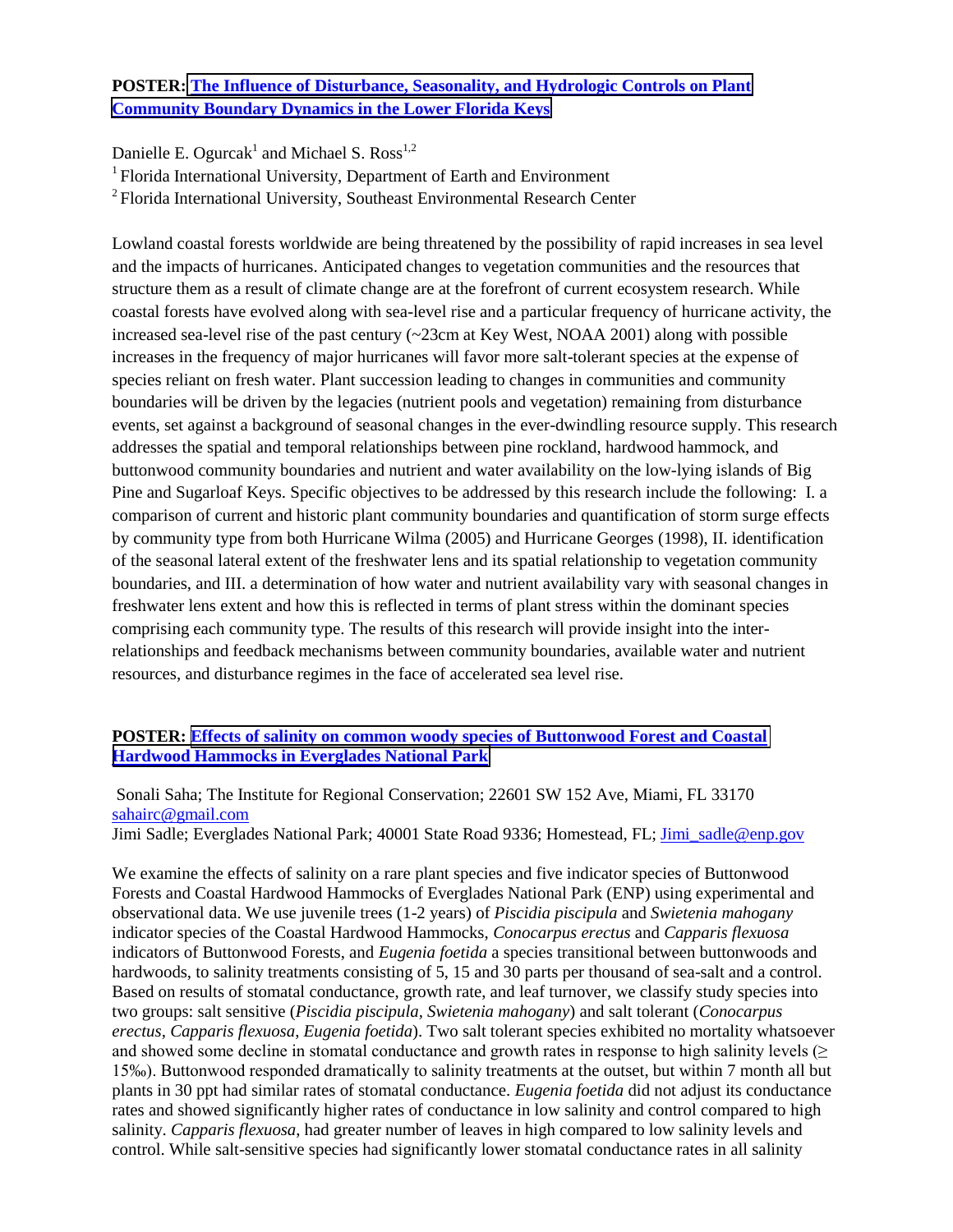#### **Saha, continued**

treatments compared to control and showed up to 50% mortality in 30 ppt salinity. Thus salinity levels of 30ppt are dangerously high for two hardwood hammock species, other species survive high salinity levels up to period of 7 months.

## **POSTER: [Climate Adaptation Knowledge Exchange](Poster%20PDFs/Score-Climate%20Adaptation%20Knowledge%20Exchange.pdf)**

Alex Score, Scientist, EcoAdapt [Alex.Score@EcoAdapt.org](mailto:Alex.Score@EcoAdapt.org)

The Climate Adaptation Knowledge Exchange (CAKE, www.cakex.org) is a joint effort by EcoAdapt and Island Press to create an innovative community of practice on climate change adaptation. CAKE, an interactive online destination, is about supporting the changes that conservation and restoration have to make to keep up with the changing planet. CAKE is intended to support individuals interested in developing the discipline of adaptation to climate change by facilitating the identification of important information and its accessibility; building a community via an interactive online platform; connecting practitioners to share knowledge and strategies; and networking with other relevant materials around the web. This poster will showcase the different components of CAKE, including the availability of a georeferenced database of adaptation case studies, a directory of adaptation-interested people, a virtual library of resources that can support adaptation efforts, advice for conservation and information exchange, and links to tools and data that are available to support and build the adaptation community. We invite you to learn from and join CAKE.

# **POSTER: [SFWMD Regional Geospatial Data Updates that Support SLR Vulnerability Studies in](Poster%20PDFs/Umpierre_WMD_RegDataSLRVulnFKeys.pdf)  [the Florida Keys](Poster%20PDFs/Umpierre_WMD_RegDataSLRVulnFKeys.pdf)**

Diana Umpierre, Tim Liebermann, Kurt Saari and Kuang Lee (South Florida Water Management District - SFWMD)

Diana Umpierre, GISP; Senior Scientist/ Geographer; [dumpier@sfwmd.gov](mailto:dumpier@sfwmd.gov)

To support modeling and planning efforts, including sea level rise (SLR) studies, the South Florida Water Management District (SFWMD) has been updating several regional geospatial datasets, including topographic digital elevation models (DEMs), tidal surfaces and land cover/ land use layers. Also, in coordination with several agencies, including NOAA's Coastal Services Center (CSC), SFWMD is assisting with SLR vulnerability analysis activities by the Southeast Florida Regional Climate Change Compact Counties (Monroe, Miami-Dade, Broward and Palm Beach). This poster depicts examples of these efforts and associated work products within the Florida Keys, including: DEMs using the 2007-08 LiDAR data from the Florida Division of Emergency Management (FDEM); NOAA's VDatum tidal surface and the initial Mean Higher High Water (MHHW) tidal surface extrapolated inland by CSC (currently under revision by SFWMD); SLR vulnerability probability surfaces developed from Z-scores and documented elevation uncertainty; and comparison of SFWMD's latest (2009) Land Cover/ Land Use dataset to historical datasets.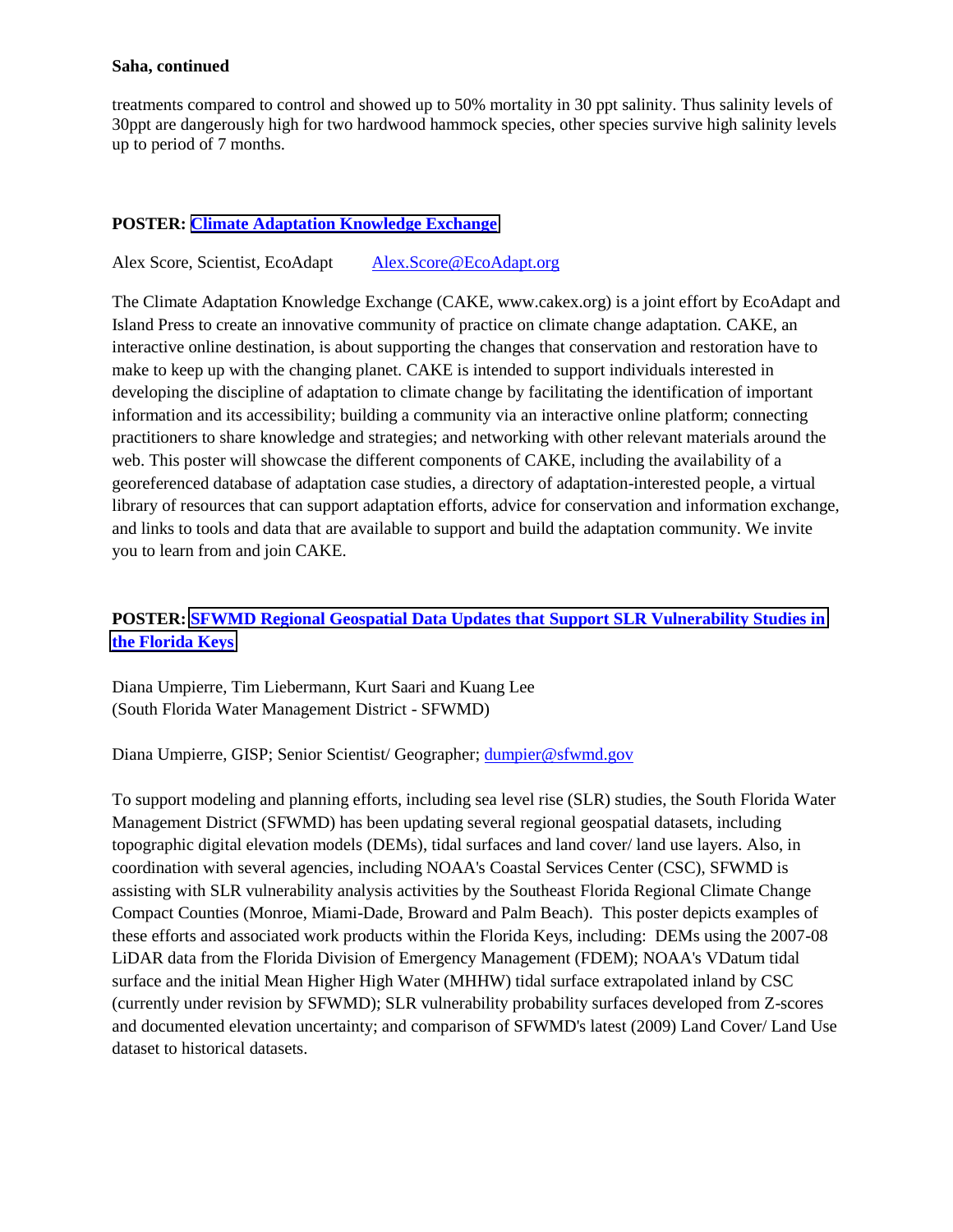# **POSTER: [Participatory Stakeholder-Driven Scenarios for Climate Change & Urbanization in the](Poster%20PDFs/juan%20carlos%20vargas%20poster.pdf)  [Greater Everglades Landscape](Poster%20PDFs/juan%20carlos%20vargas%20poster.pdf)**

Juan Carlos Vargas-Moreno and M. Flaxman,. Deparment of Urban Studies and Planning. MIT.

Addressing the Challenges of Climate Change in the Greater Everglades Landscape. Project Sheet November, 2010.

# **Accelerating Sea-Level Rise – Projections and Implications for South Florida**

Harold R. Wanless, Department of Geological Sciences, University of Miami Peter Harlem, Southeast Environmental Research Center, Florida International University

Accelerating greenhouse gas buildup, ice sheet melt, summer Arctic pack ice thinning, Arctic tundra melt, and methane hydrate melt will cause accelerating sea level rise through this century. Combined ocean warming and expansion, glacier melt, and ice sheet melt should produce at least 150-180cm sea level rise this century. Planning for this century must include adapting to a sea level rise that will be at least 150- 180cm by 2100 – and accelerating. This will result in abandonment of all sandy barrier islands; essential abandonment of Monroe, Miami-Dade and Broward Counties; and inundation of significant portions of the world"s major deltas. If this sea level rise has reached 150cm at the end of the century, it will be rising 30 cm per decade and accelerating. We will have to adapt the coastal infrastructure to a rapidly shifting coastline. In addition, anticipated accelerated warming and ice melt leads to the significant probability that ice sheet sectors will collapse and result in one or more pulses of very rapid sea level rise. Rapid pulses of rise occurred repeatedly over the past 18,000 years as climate moved from the last ice age to the present interglacial and sea level rose from –120 meters to the present. Past sea level response to climate change demonstrates that very rapid sea level rise pulses are a normal and expected response to significant climate change, and they must be anticipated in the future near. Biological and cultural assets too valuable to lose (e.g. seed banks, Library of Congress, unique coherent cultural hubs) or too critical to be inundated or disrupted (e.g. nuclear power and waste disposal sites, critical military and transportation centers, agricultural centers) should be moved above the reach of any possible major sea level rise pulses and associated chaos. The authors suggest above 50 meters elevation.

# **POSTER: [Species at risk from climate change: the case of Florida Keys endemics](Poster%20PDFs/WATLING_Keys_climate_envelope_models%5b1%5d.pdf)**

James I. Watling<sup>1</sup>, Laura A. Brandt<sup>2</sup>, Carolina V. Cabal<sup>1</sup>, Frank J. Mazzotti<sup>1</sup>, Stephanie S. Romañach<sup>3</sup> <sup>1</sup>University of Florida; <sup>2</sup>U.S. Fish and Wildlife Service <sup>3</sup>U.S. Geological Survey [watlingj@ufl.edu](mailto:watlingj@ufl.edu)

Species distributions are a response to multiple factors, including climate, habitat, and interactions with other species. Threatened and endangered species often have small geographic ranges, either as a function of natural processes or because of human activities. Because many endangered species are often range-limited, recovery efforts largely focus on maintaining or restoring suitable habitat. Twenty-first century climate change stands to exert significant additional challenges to maintaining suitable habitat for species via direct effects (e.g. changes in temperature and precipitation) and indirect effects (e.g. changes in availability of habitat because of changes in land use, sea level rise, and effects of climate on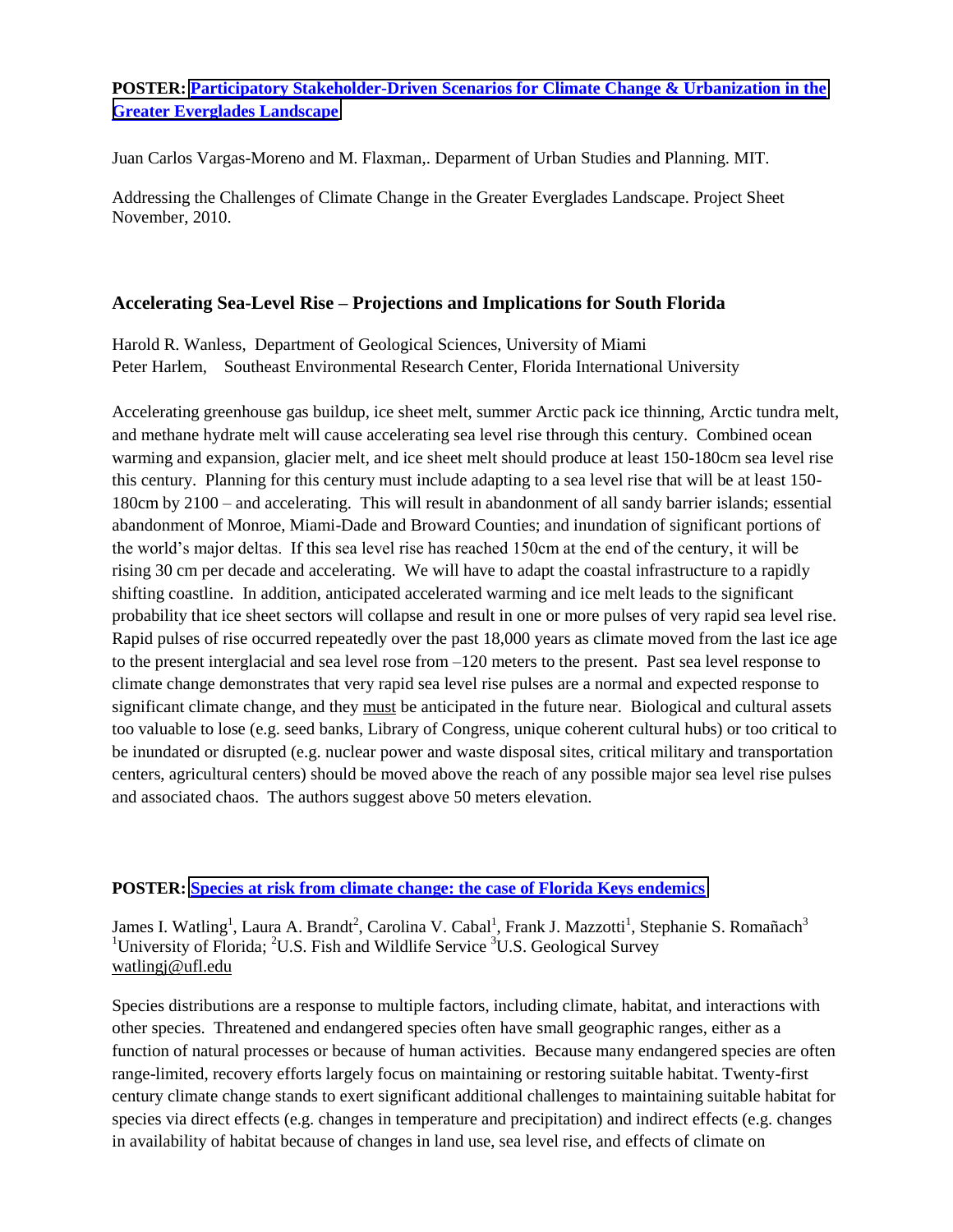## **Watling, continued**

vegetation communities). As a first step towards development of integrated predictive models, we are constructing climate envelope models for threatened and endangered species occurring in peninsular Florida. These models focus on effects of temperature and precipitation and can be linked with models of changes in land use, sea level rise, and ecological communities. Here we present preliminary predictions of twenty-first century climate change on two species endemic to the Florida Keys, Key Deer (*Odocoileus virginianus clavium*), and Key Largo Woodrat (*Neotoma floridana smalli*), as well as a species whose range in the USA is limited to coastal areas along the extreme southern peninsula of Florida, American Crocodile (*Crocodylus acutus*). The models generally predict an expansion of climatically suitable areas in peninsular Florida by the end of the century, although for some species climate "bottlenecks" may occur during mid-century. These spatially-explicit models integrated with habitat requirements, changes in land use, and sea level rise provide a tool to help us predict where climate may be suitable for a species and can help us to identify where we may need to think critically about how to provide suitable corridors or migration pathways that facilitate long-term species sustainability.

# **POSTER: [Mapping of Freshwater Aquifers of Small Oceanic Islands](Poster%20PDFs/wightman-BPK-freshwater%20mapping.pdf)**

Mike Wightman GeoView

## **POSTER: [Elevation as a critical factor in the establishment of Black Mangroves](Poster%20PDFs/Willis%20Black%20Mangrove%20Propagule%20Establishment.pdf)**

Jonathan M. Willis, Theryn K. Henkel, and Mark W. Hester University of Louisiana at Lafayette; [jwillis@louisiana.edu](mailto:jwillis@louisiana.edu)

Understanding the environmental constraints on the establishment of black mangrove propagules is a crucial component for predicting black mangrove habitat sustainability, particularly when faced with both acute and chronic events such as hurricane landfalls and global sea-level rise. How various environmental factors limit black mangrove propagule establishment are not fully understood. We employed a natural elevation gradient occurring in a back-barrier salt marsh in conjunction with a continuously recording water-level gauge to assess the effects of elevation on the establishment of black mangrove propagules under field conditions. Experimental plots were established with or without enclosures at four elevations (low, mid-low, mid-high, high) in five blocks yielding twenty total experimental units. Use of enclosed and unenclosed plots enabled us to evaluate loss of propagules from plots through tidal action. Experimental plots were monitored monthly from November of 2005 to September of 2006 for black mangrove propagule establishment, survival and growth of established propagules, and loss of unrooted propagules from plots. Soil moisture, salinity, conductivity, and pH were determined monthly during the study. Soil organic matter and texture were determined at beginning and end of the study. Treatment elevation significantly affected final propagule establishment, whereas enclosure did not have a significant effect. Establishment was greatest at the high elevation in both the enclosed and unenclosed plots (70% and 72% establishment, respectively). The mid-low elevation demonstrated the lowest establishment success in the enclosed and unenclosed plots at 38% and 4%, respectively. Survival was greatest in the unenclosed plots at the high and mid-high elevations with 47.3% and 39.8% of the propagules that established surviving, respectively. No propagules survived in the unenclosed plots at the two lower elevations. Critical factors in black mangrove propagule establishment appear to be sufficient stranding time (to allow for rooting) and adequate soil moisture in a relatively low-energy environment.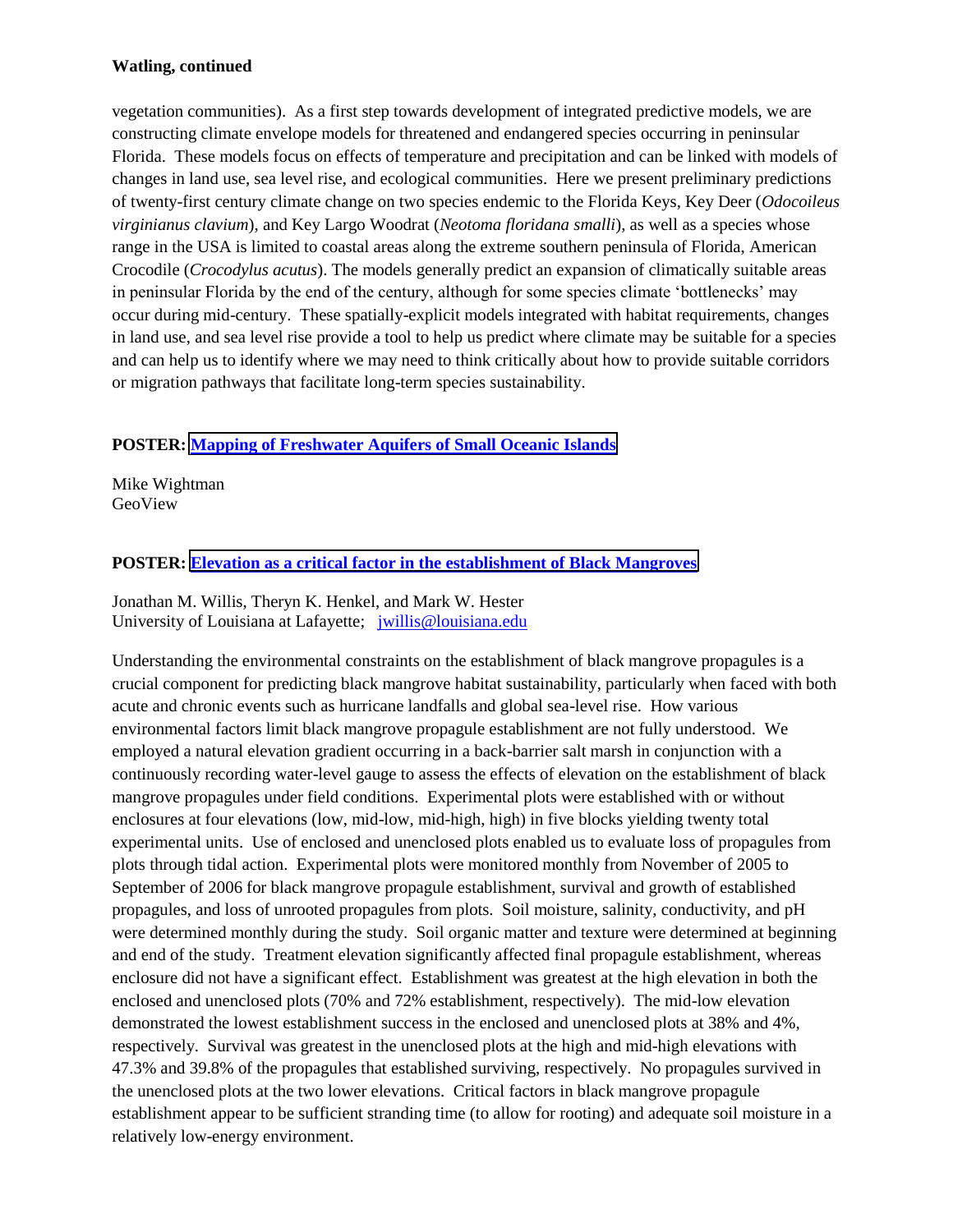# **White-crowned Pigeon Nest Surveys, 2000-2010: Impact of the 2005 Hurricanes and Post-hurricane Recovery**

Tom Wilmers, Florida Keys National Wildlife Refuges, Big Pine Key, FL 33043 USA thomas\_wilmers@fws.gov

In the U.S., the frugivorous White-crowned Pigeon (WCPI) nests solely in the Florida Keys on backcountry mangrove islands. Nesting birds fly to mainline keys (islands linked by US Highway 1) to forage in uplands with fruit-bearing trees. From 2000-2010, 372 flight line counts were performed at selected mangrove islands in the lower Florida Keys to obtain an index to the nesting population and population trend. The 2005 hurricane season drastically impacted WCPI nesting. Hurricane Dennis (9 July) caused the virtual cessation of nesting for the year and greatly reduced annual recruitment. Hurricane Wilma (24 October) severely damaged the bird"s upland foraging areas and further devastated the mangrove nesting areas. In 2006, the number of nests in the study area was lower than in any other year. In KWNWR, the number of WCPI nests was lower (46%) every year from 2006-2010 than any year before the 2005 hurricane season. In contrast, nesting rose sharply in GWHNWR after 2007, and from 2008-2010 the number of nests was higher each year than any of the other previous 8 years. Possible reasons for the marked difference between these 2 refuges in the post hurricane recovery of the nesting populations are discussed. Owing to climate change, eustatic sea level rise and a projected rise in hurricane frequency and intensity acutely threaten the bird"s remaining upland foraging areas, already forever greatly reduced by development in the Florida Keys.

# **POSTER: [Severe Long-term Decline in the Number of Loggerhead Turtle Nests in the Key West](Poster%20PDFs/Wilmers%20-%20Loggerhead%20Turtle%20Poster%20Presentation.pdf)  [National Wildlife](Poster%20PDFs/Wilmers%20-%20Loggerhead%20Turtle%20Poster%20Presentation.pdf) Refuge**

Tom Wilmers Florida Keys National Wildlife Refuges, Big Pine Key, FL USA thomas\_wilmers@fws.gov

Loggerhead turtle (*Caretta caretta*) nests were systematically monitored from 1990- 2009 on Woman, Boca Grande and Marquesas Keys in the Key West National Wildlife Refuge (KWNWR). Time-series trend analysis for the 20-year period revealed a downward trend in the number of nests ( $P < 0.0001$ ). More nests were found annually from 1990-1999 (Period 1) than 2000-2009 (Period 2) ( $P < 0.001$ ). At all beaches, the percent of crawls that were nests was lower during Period 2 than Period 1. The number of nests, eggs laid, and hatchlings produced declined 52%, 56%, and 49%, respectively during Period 2, with the steepest declines occurring in the Marquesas Keys. Significantly fewer nests were found during Period 2 than Period 1 on Boca Grande Key ( $P = 0.04$ ) and at 3 of 4 beaches in the Marquesas Keys: Long (P = 0.002), Main (P = 0.002), and Short (P = 0.008). For 803 nests of a known outcome, 467 (58%) nests were on dunes and 336 (42%) were on beaches. Turtles that nested in the dunes produced more hatchlings per nest than those that nested on beaches ( $P < 0.001$ ). As a group, dune nests produced 15.6 more hatchlings per nest than beach nests. Assuming a 2-year nesting interval and 3 annual clutches per breeder, the number of breeders declined by 53% during Period 2. The hatching rate (45%) was low and the proportion of false crawls (63%) was high during the study period. Sea water inundation of nests negatively affected hatching rates and productivity. The marked decline in the number of breeders and nests, low productivity, a high proportion of false crawls, tidal flooding coupled with ongoing beach erosion, and sea level rise collectively threaten the nesting loggerhead turtle population in KWNWR.